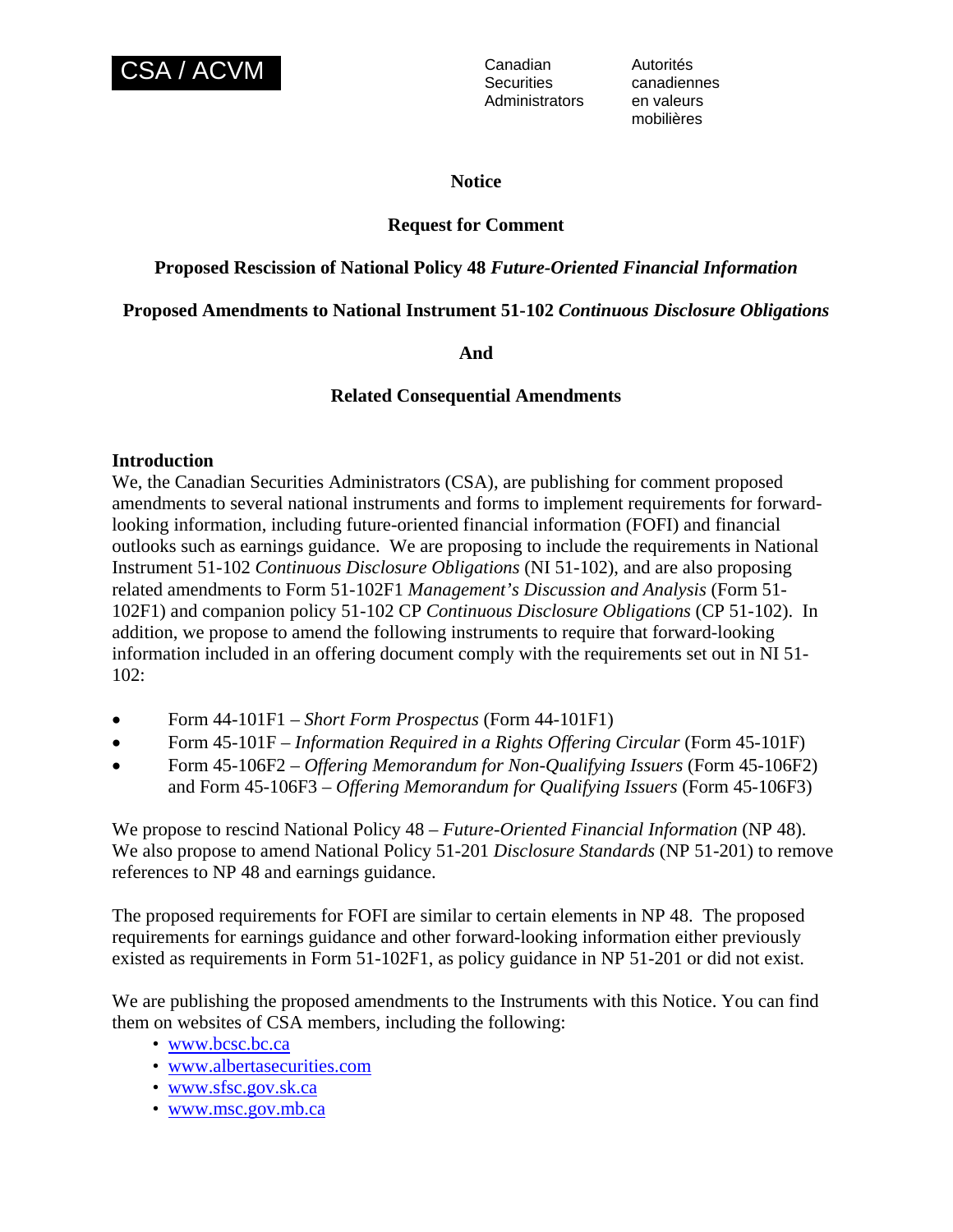- [www.osc.gov.on.ca](http://www.osc.gov.on.ca/)
- [www.lautorite.qc.ca](http://www.lautorite.qc.ca/)
- [www.nbsc-cvmnb.ca](http://www.nbsc-cvmnb.ca/)
- [www.gov.ns.ca/nssc](http://www.gov.ns.ca/nssc)

# We are publishing

- revocation instrument for NP 48 (Appendix B)
- amending instruments for
	- NI 51-102 (Appendix C)
	- Form 51-102F1 (Appendix D)
	- CP 51-102 (Appendix E)
	- Companion Policy 44-101CP to National Instrument 44-101 *Short Form Prospectus Distributions*, Form 44-101F1, Form 45-101F, Form 45-106F2 and Form 45-106F3 (Appendix F)
	- NP 51-201 (Appendix G)
	- in certain jurisdictions, amendments to local securities legislation (Appendix H)

# **Background, substance and purpose of the amendments**

NP 48 specifies how FOFI should be prepared, updated and compared to actual, and specifies when an auditor should be involved. Since NP 48 was issued in 1993, there has been confusion in the market as to the applicability of NP 48 to other types of forward-looking information, such as earnings guidance.

In 2002, the CSA issued NP 51-201, which includes best disclosure practices for earnings guidance and for updating forward-looking information. However, issuers continue to question the applicability of NP 48 to earnings guidance and other financial outlooks.

In addition to NP 48 and the material on earnings guidance in NP 51-201, Form 51-102F1 includes instructions to issuers who prepare forward-looking information in management's discussion and analysis (MD&A).

We have concluded that the provisions for FOFI currently contained in NP 48 for comparison to actual, updating and withdrawal should also apply to financial outlooks such as earnings guidance. We also propose to place all requirements for forward-looking information in one location, in NI 51-102. This will allow us to rescind NP 48, delete provisions of NP 51-201, and eliminate certain instructions in Form 51-102F1. We believe this approach will result in streamlined regulation that will simplify and clarify our expectations for issuers who prepare forward-looking information.

Forward-looking information is not currently defined in the securities legislation of all jurisdictions, although these jurisdictions expect to propose amendments to their legislation to adopt a definition. Forward-looking information will be defined as "disclosure regarding possible events, conditions or results of operations that is based on assumptions about future economic conditions and courses of action and includes future oriented financial information with respect to prospective results of operations, financial position or cash flows that is presented either as a forecast or a projection."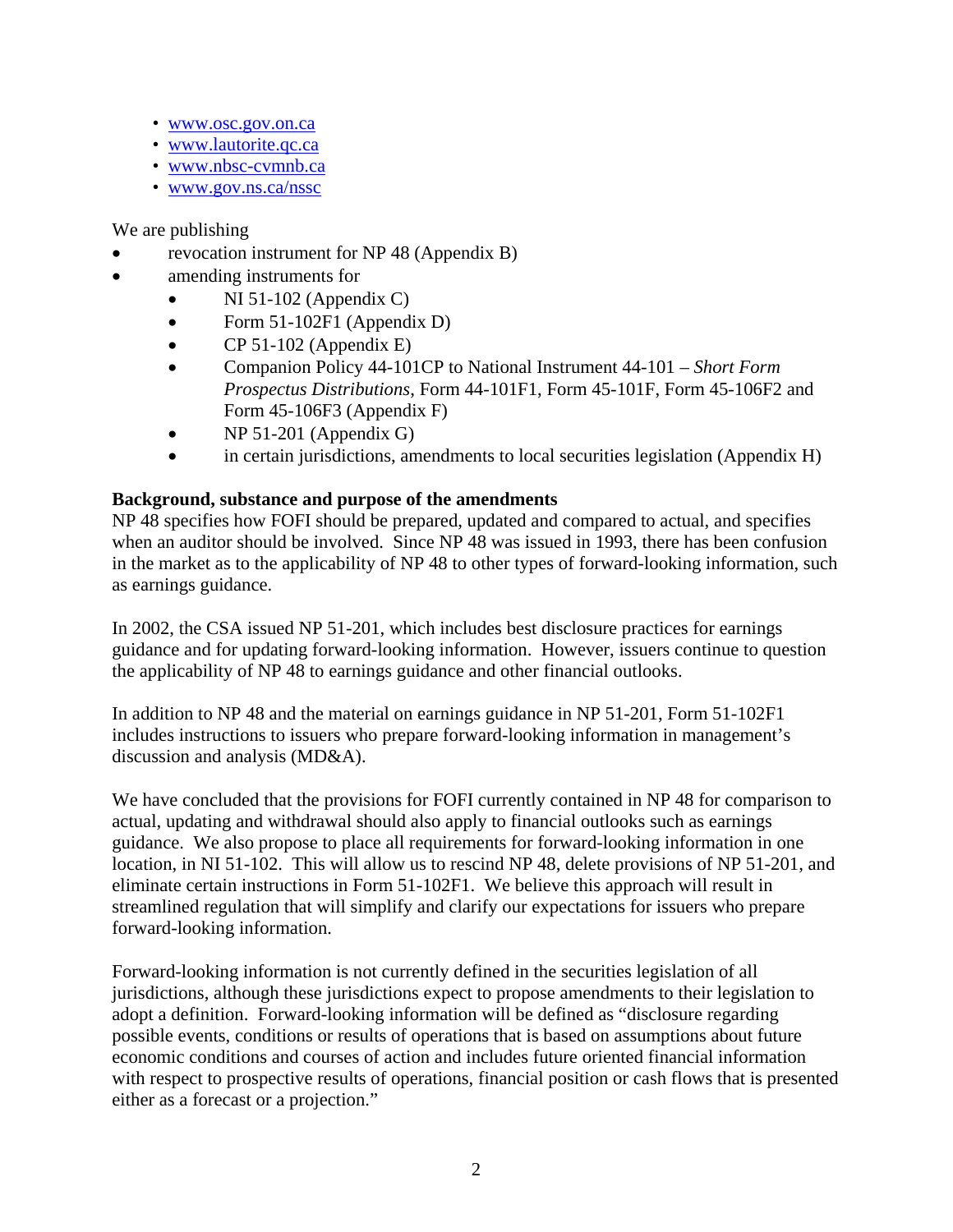## **Summary of proposed amendments**

We have summarized the proposed amendments in Appendix A.

## **Authority for amendments – Ontario**

Appendix H sets out the provisions of the *Securities Act* that provide the Ontario Securities Commission with authority to make the amendments with respect to forward-looking information contained in mandatory Commission filings. In addition, the Government has proposed an amendment to the *Securities Act* which would clarify the Commission's authority to make amendments that apply to forward-looking information released by reporting issuers outside of Commission filings.

## **Alternatives considered**

We considered whether a stand-alone instrument should replace NP 48 and the material on earnings guidance in NP 51-201. However, given that the majority of forward-looking information occurs in the continuous disclosure of reporting issuers, we decided that NI 51-102 is the appropriate location for these requirements.

## **Anticipated costs and benefits**

The CSA recognize the value of forward-looking information in many circumstances, but also recognize the serious possibility that such information may mislead investors unless it is appropriately prepared and presented with full disclosure of the underlying assumptions and the associated risks.

We expect that the proposed amendments will result in improved quality and consistency of forward-looking information regardless of where it is presented and how it is released. Issuers will benefit from the fact that the requirements will now be in one location and will apply to all forward-looking information, regardless of where it is presented. The costs of compliance with the proposed amendments relate primarily to the involvement of management in the preparation, review and, where required, updating of forward-looking information. The proposed amendments substantially maintain requirements for FOFI currently in NP 48 except that the proposed amendments do not require an auditor's report to accompany any FOFI included in a prospectus or circular. The proposed requirements will therefore result in an overall savings for an issuer that discloses FOFI in an offering document. The requirement for an auditor's report was removed as investors may place inappropriate reliance on an auditor's report with respect to forward-looking information, and as protection to investors exists through prospectus liability provisions. The focus of the requirements relating to forward-looking information should instead be on appropriate preparation and disclosure.

The proposed amendments substantially maintain requirements currently in NI 51-102 for forward-looking information included in MD&A and therefore do not impose any additional costs to issuers providing forward-looking information in MD&A. The proposed amendments may impose additional cost for issuers releasing forward-looking information outside of MD&A. This additional cost is not, however, expected to be significant, and will relate primarily to the involvement of management in the preparation, review and, where required, updating of forward-looking information.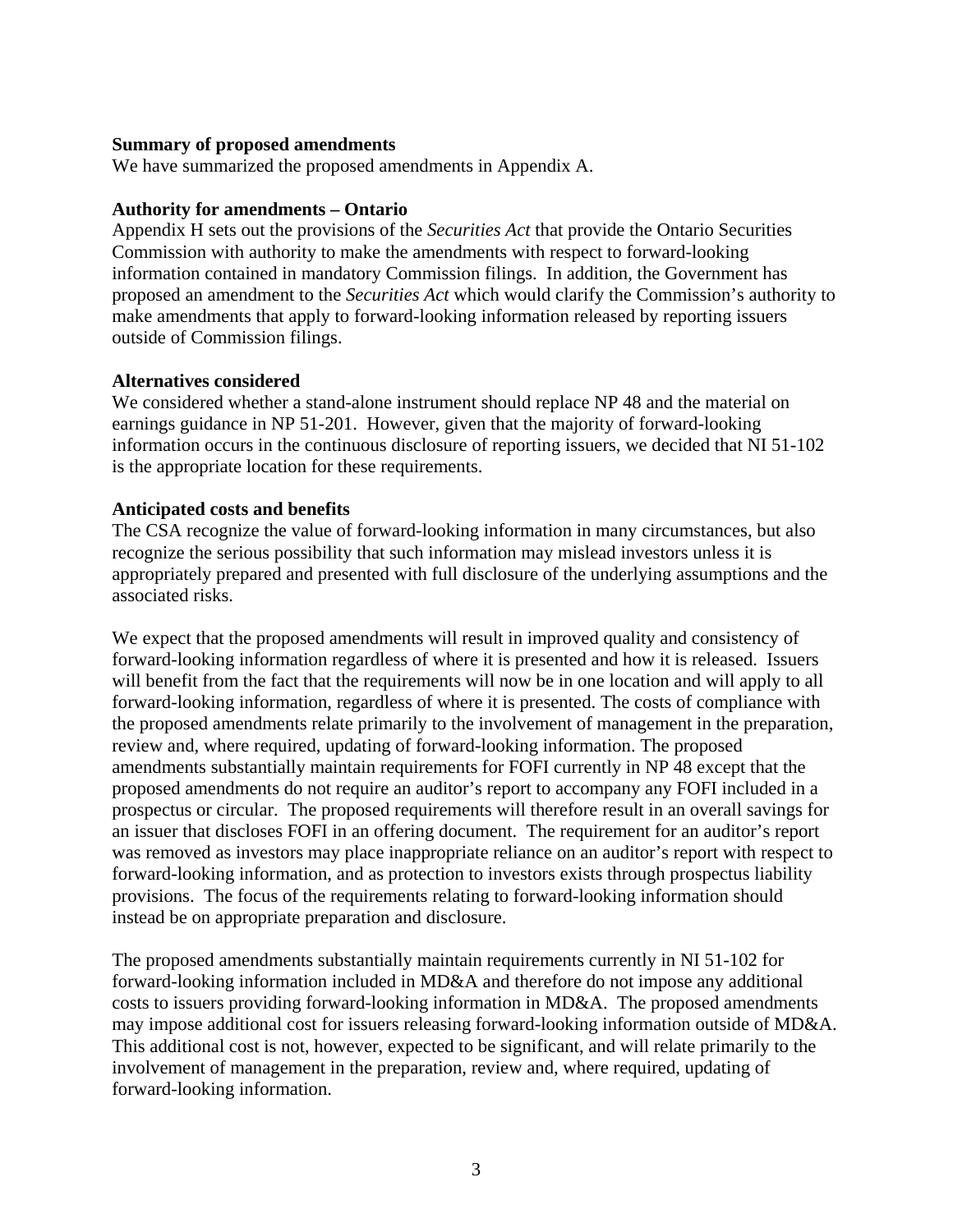Based on its experience to date under NP 48 and the local policies that preceded it, the CSA believe that the benefits of the proposed amendments justify the costs of compliance.

## **Local Amendments**

We are proposing to amend or repeal elements of local securities legislation in conjunction with implementing the proposed amendments to NI 51-102. The members of the CSA may publish these local proposed changes separately in their local jurisdictions, and may also publish local changes in Appendix H to this Notice.

## **Unpublished materials**

In proposing amendments to the Instruments, we have not relied on any significant unpublished study, report, or other written materials.

## **Request for comments**

We welcome your comments on the proposed amendments.

Please submit your comments on the proposed amendments in writing on or before March 1, 2007. If you are not sending your comments by email, you should also forward a diskette containing the submissions (in Windows format, Word).

Address your submission to all of the CSA member commissions, as follows:

British Columbia Securities Commission Alberta Securities Commission Saskatchewan Financial Services Commission – Securities Division Manitoba Securities Commission Ontario Securities Commission Autorité des marchés financiers New Brunswick Securities Commission Registrar of Securities, Prince Edward Island Nova Scotia Securities Commission Newfoundland and Labrador Securities Commission Registrar of Securities, Northwest Territories Registrar of Securities, Yukon Territory Registrar of Securities, Nunavut

Deliver your comments **only** to the addresses that follow. Your comments will be forwarded to the remaining CSA member jurisdictions.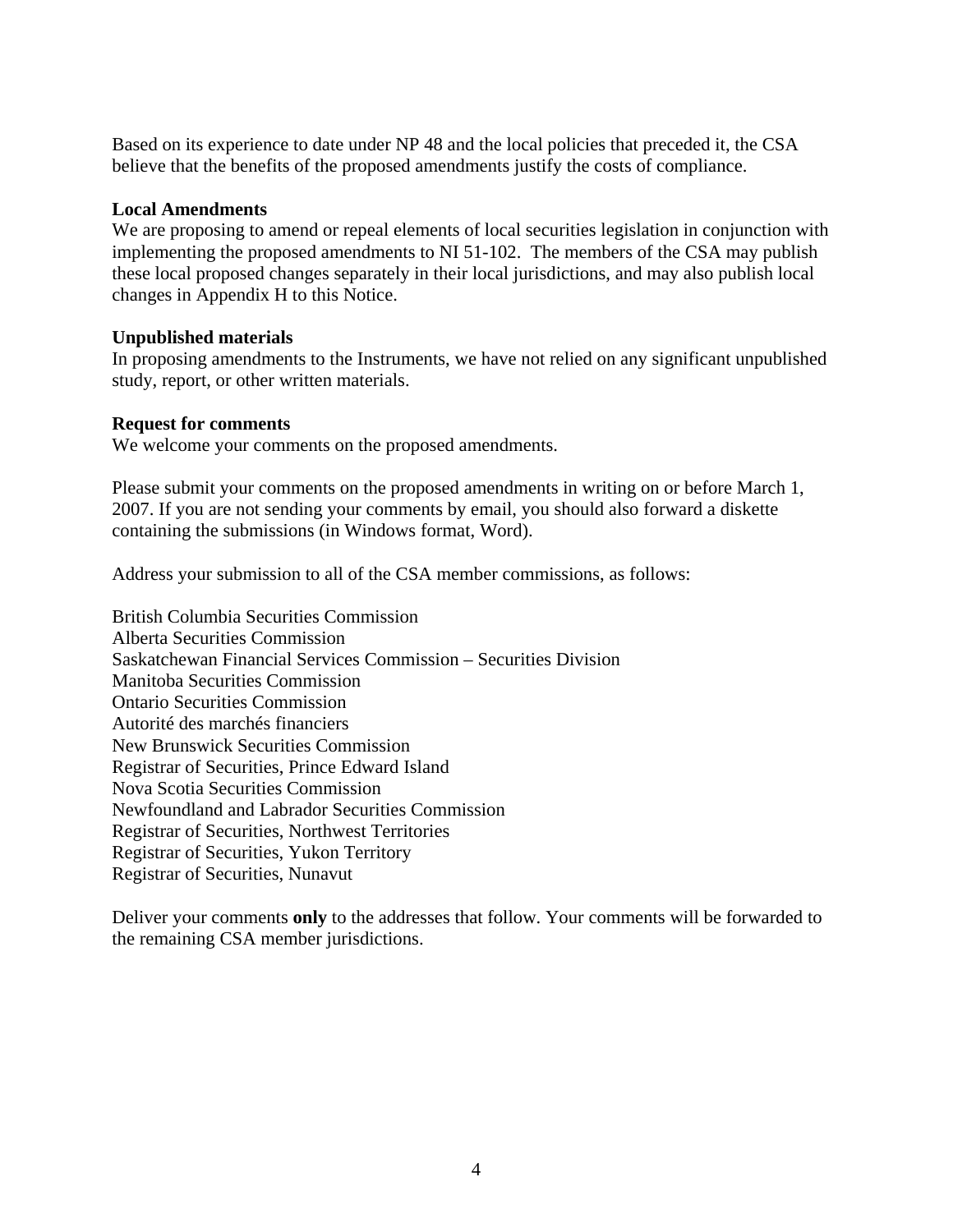Cameron McInnis, Chair of the National Policy 48 *Future-Oriented Financial Information* Reformulation Committee Ontario Securities Commission 20 Queen Street West  $19<sup>th</sup>$  Floor, Box 55 Toronto, Ontario M5H 3S8 Fax: (416) 593-8244 e-mail: [cmcinnis@osc.gov.on.ca](mailto:cmcinnis@osc.gov.on.ca)

Anne-Marie Beaudoin, Secretary Autorité des marchés financiers Stock Exchange Tower 800 Victoria Square P.O. Box 246, 22nd Floor Montréal, Québec H4Z 1G3 Fax : (514) 864-8381 e-mail : [consultation-en-cours@lautorite.qc.ca](mailto:consultation-en-cours@lautorite.qc.ca) 

We cannot keep submissions confidential because securities legislation in certain provinces requires publication of a summary of the written comments received during the comment period.

## **Questions**

Please refer your questions to any of:

Carla-Marie Hait Chief Accountant, Corporate Finance British Columbia Securities Commission (604) 899-6726 or (800) 373-6393 (if calling from B.C. or Alberta) [chait@bcsc.bc.ca](mailto:chait@bcsc.bc.ca) 

Fred Snell Chief Accountant Alberta Securities Commission (403) 297-6553 [fred.snell@seccom.ab.ca](mailto:fred.snell@seccom.ab.ca)

Blaine Young Associate Director, Corporate Finance Alberta Securities Commission (403) 297-4220 [blaine.young@seccom.ab.ca](mailto:blaine.young@seccom.ab.ca)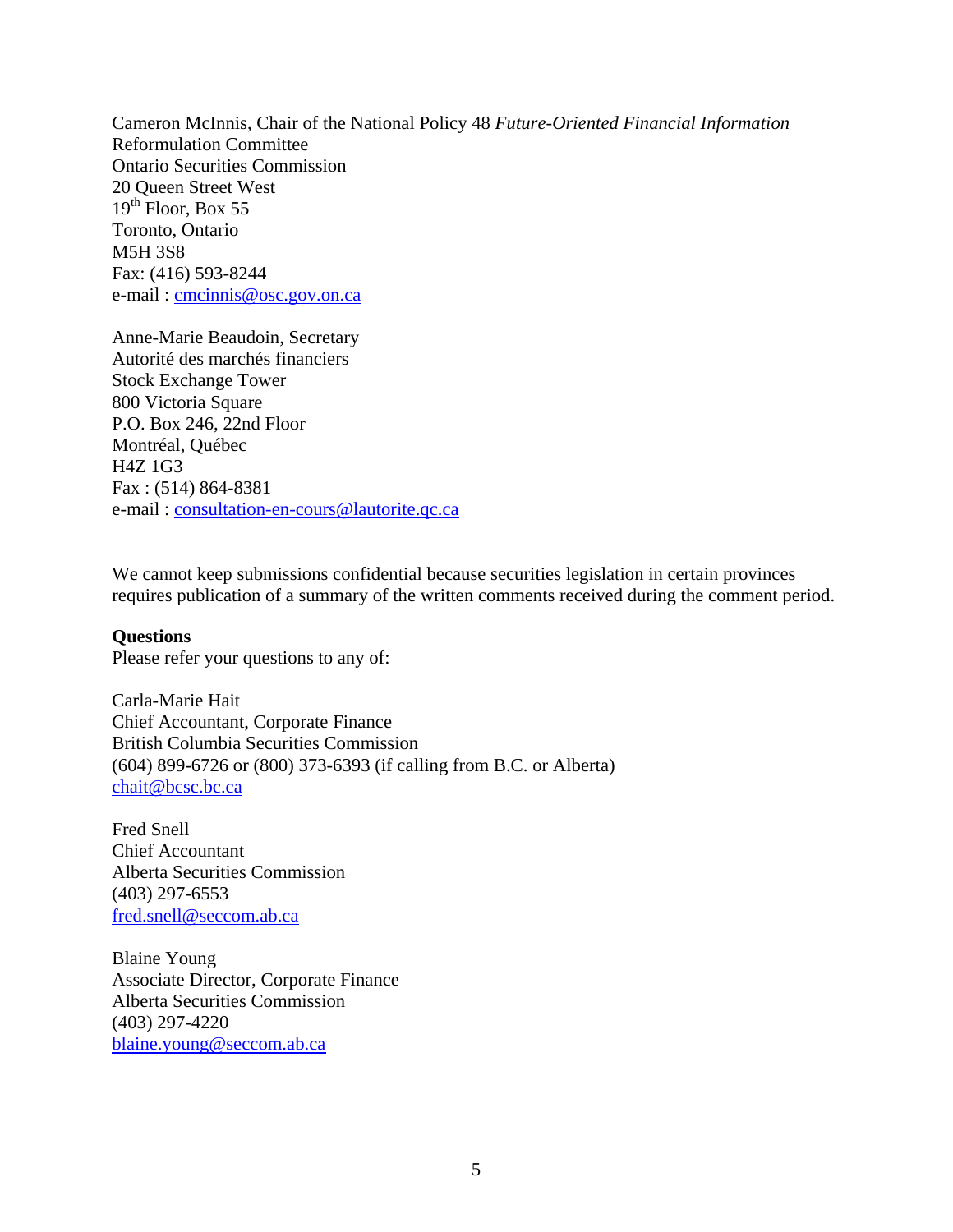Ian McIntosh Deputy Director, Corporate Finance Saskatchewan Financial Services Commission – Securities Division (306) 787-5867 [imcintosh@sfsc.gov.sk.ca](mailto:imcintosh@sfsc.gov.sk.ca)

Bob Bouchard Director, Corporate Finance Manitoba Securities Commission (204) 945-2555 [bbouchard@gov.mb.ca](mailto:bbouchard@gov.mb.ca) 

Cameron McInnis Manager, Corporate Finance Ontario Securities Commission (416) 593-3675 [cmcinnis@osc.gov.on.ca](mailto:cmcinnis@osc.gov.on.ca)

David Coultice Senior Legal Counsel, Corporate Finance Ontario Securities Commission (416) 204-8979 [dcoultice@osc.gov.on.ca](mailto:dcoultice@osc.gov.on.ca) 

Louis Auger Analyste Autorité des marchés financiers (514) 395-0558 ext. 4383 [louis.auger@lautorite.qc.ca](mailto:louis.auger@lautorite.qc.ca)

Rosetta Gagliardi Conseillère en réglementation Autorité des marchés financiers (514) 395-0558 ext. 4462 [rosetta.gagliardi@lautorite.qc.ca](mailto:rosetta.gagliardi@lautorite.qc.ca) 

Pierre Thibodeau Securities Analyst New Brunswick Securities Commission (506) 643-7751 [Pierre.Thibodeau@nbsc-cvmnb.ca](mailto:Pierre.Thibodeau@nbsc-cvmnb.ca)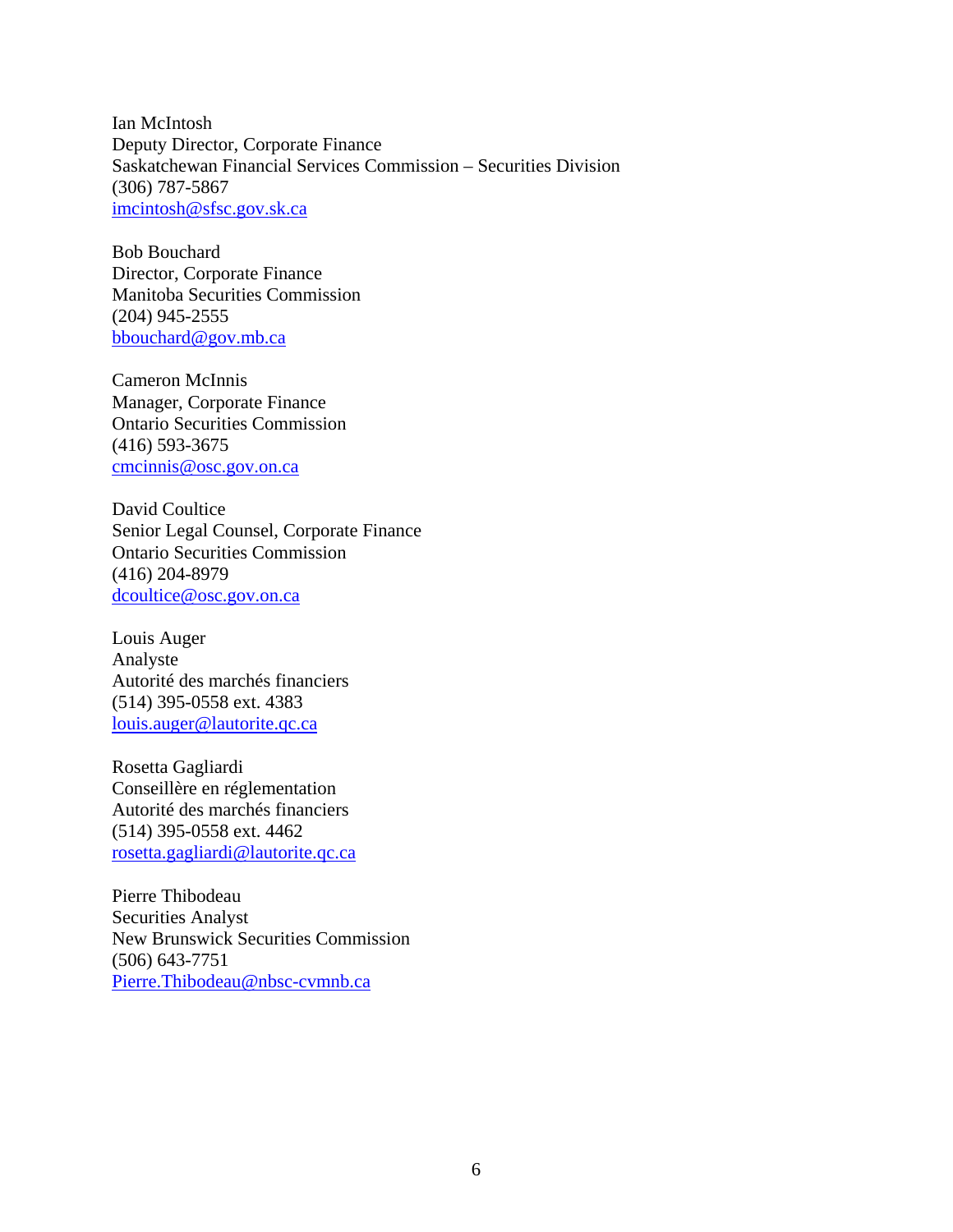Bill Slattery Deputy Director, Corporate Finance and Administration Nova Scotia Securities Commission (902) 424-7355 slattejw@gov.ns.ca

The text of the proposed amendments follows or can be found elsewhere on a CSA member website.

December 1, 2006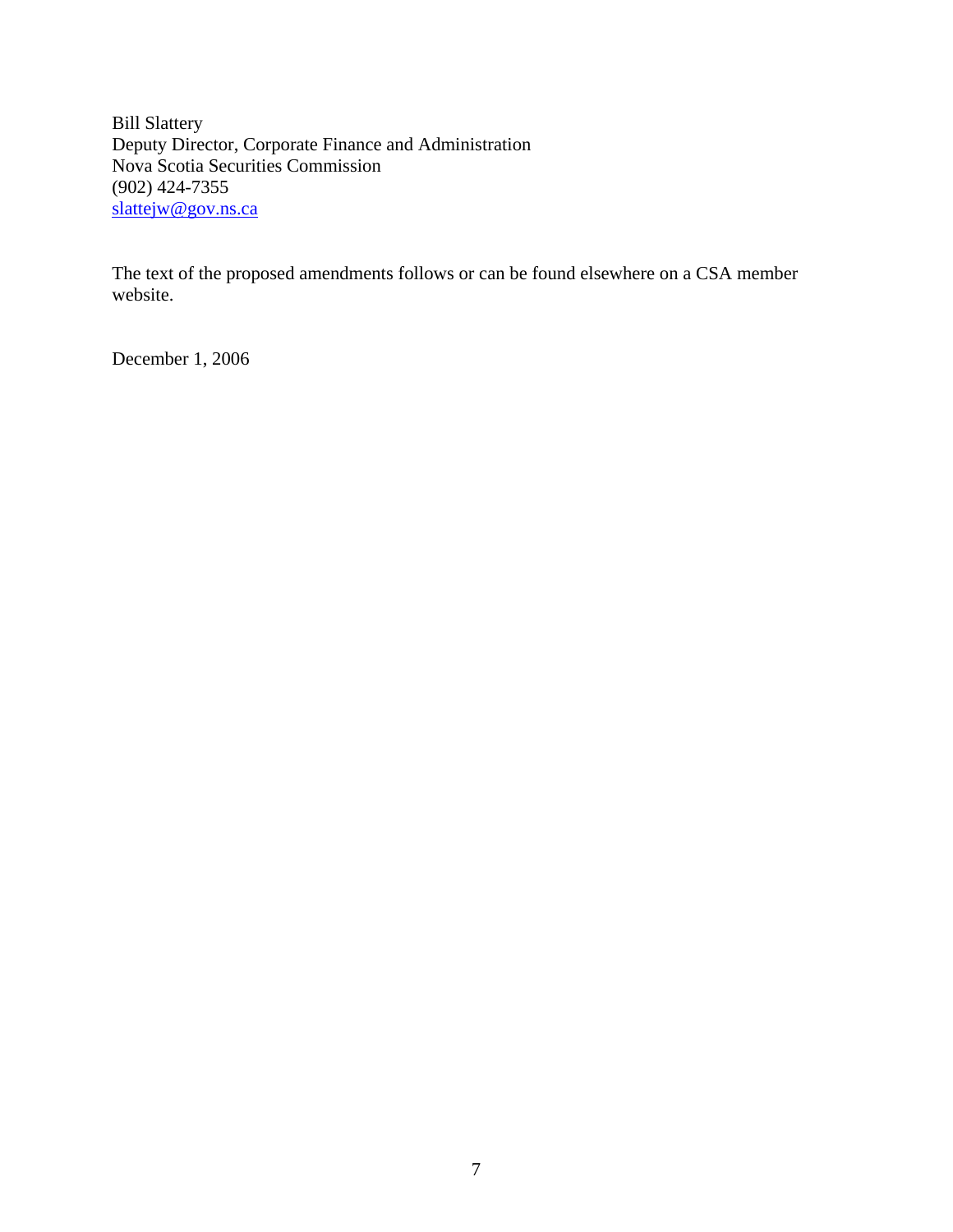## **Appendix A**

## **Summary of proposed amendments**

## *Amendments to NI 51-102*

The following is a summary of the proposed requirements for forward-looking information.

## (i) **Preparation and disclosure required upon initial publication.**

We will require issuers to have a reasonable basis for forward-looking information. We also propose broad disclosure requirements for material forward-looking information; specifically, an issuer should:

- identify forward-looking information as such,
- caution users that actual results will vary,
- disclose the material factors or assumptions used to develop the information, and
- disclose the issuer's policy for updating the information if it includes procedures in addition to those described below.

We propose some additional requirements for the assumptions used to prepare FOFI and financial outlooks and disclosure provided upon initial publication of FOFI or a financial outlook. These requirements are consistent with requirements in NP 48 and Section 4250 *Future-Oriented Financial Information* of the Handbook of the Canadian Institute of Chartered Accountants (CICA Handbook). We note in the proposed amendments to CP 51-102 that Section 4250 of the CICA Handbook is relevant to reporting issuers who release FOFI.

## (ii) **Updating**

We propose to require an issuer to discuss in its MD&A events and circumstances that occurred during the MD&A period that are reasonably likely to cause actual results to differ materially from previously released material forward-looking information, including earnings guidance.

This approach compares to the existing NP 48 requirement that issuers report material changes in the events or assumptions used to prepare FOFI in the same way they report a material change. This approach is also consistent with our current MD&A form which requires issuers to "discuss any forward-looking information disclosed in MD&A for a prior period which, in light of intervening events and absent further explanation, may be misleading."

We propose additional guidance on this topic. Specifically, an issuer should consider whether the events and circumstances that are reasonably likely to cause actual results to differ materially from previously released forward-looking information trigger the material change reporting requirements.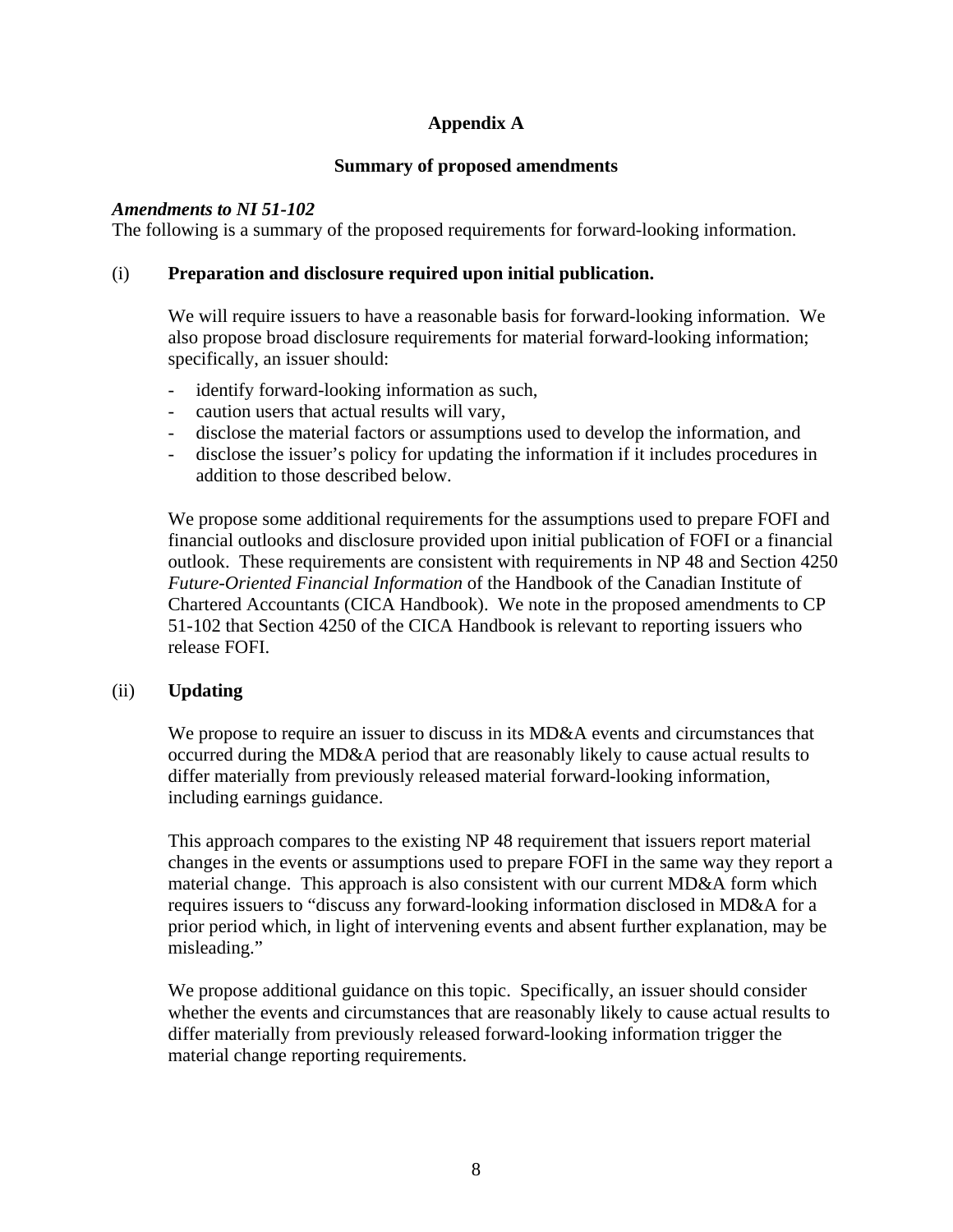#### (iii) **Comparing to actual**

We propose to require an issuer to disclose in its MD&A material differences between actual results and previously released FOFI or financial outlooks for the period to which the MD&A relates. This approach is the same as in NP 48, however we have extended the requirement to earnings guidance.

#### (iv) **Withdrawal**

We propose to require an issuer to discuss in its MD&A a decision made during the MD&A period to withdraw previously released material forward-looking information. This would include a discussion of the assumptions underlying the forward-looking information that are no longer valid.

We propose additional guidance on this topic. Specifically, an issuer should consider whether the events and circumstances relating to a withdrawal decision trigger the material change reporting requirements. As well, in order to properly effect a withdrawal, we believe an issuer should promptly communicate its withdrawal decision.

Our proposed approach is similar to the provision in NP 48 that when an issuer withdraws previously issued FOFI , the reasons for the withdrawal should be promptly disclosed in a manner identical to that followed when a material change occurs.

#### (v) **No** a**udit report on FOFI in an offering document**

NP 48 specified that an auditors' report must accompany any FOFI included in a prospectus or circular. We propose to remove this requirement.

#### (vi) **Carve-out for oil and gas and mining issuers**

As in NP 48, our proposed requirements for FOFI, financial outlooks and disclosure in MD&A relating to updating, comparison to actual and withdrawal would not apply to disclosure that is subject to requirements in National Instrument 51-101 *Standards of Disclosure for Oil and Gas Activities* or National Instrument 43-101 *Standards of Disclosure for Mineral Projects* or the conditions of any exemption from these instruments. Those instruments contain the requirements applicable to oil and gas and mining issuers who release such information, and it is not necessary to require such issuers to also comply with many of the requirements in NI 51-102.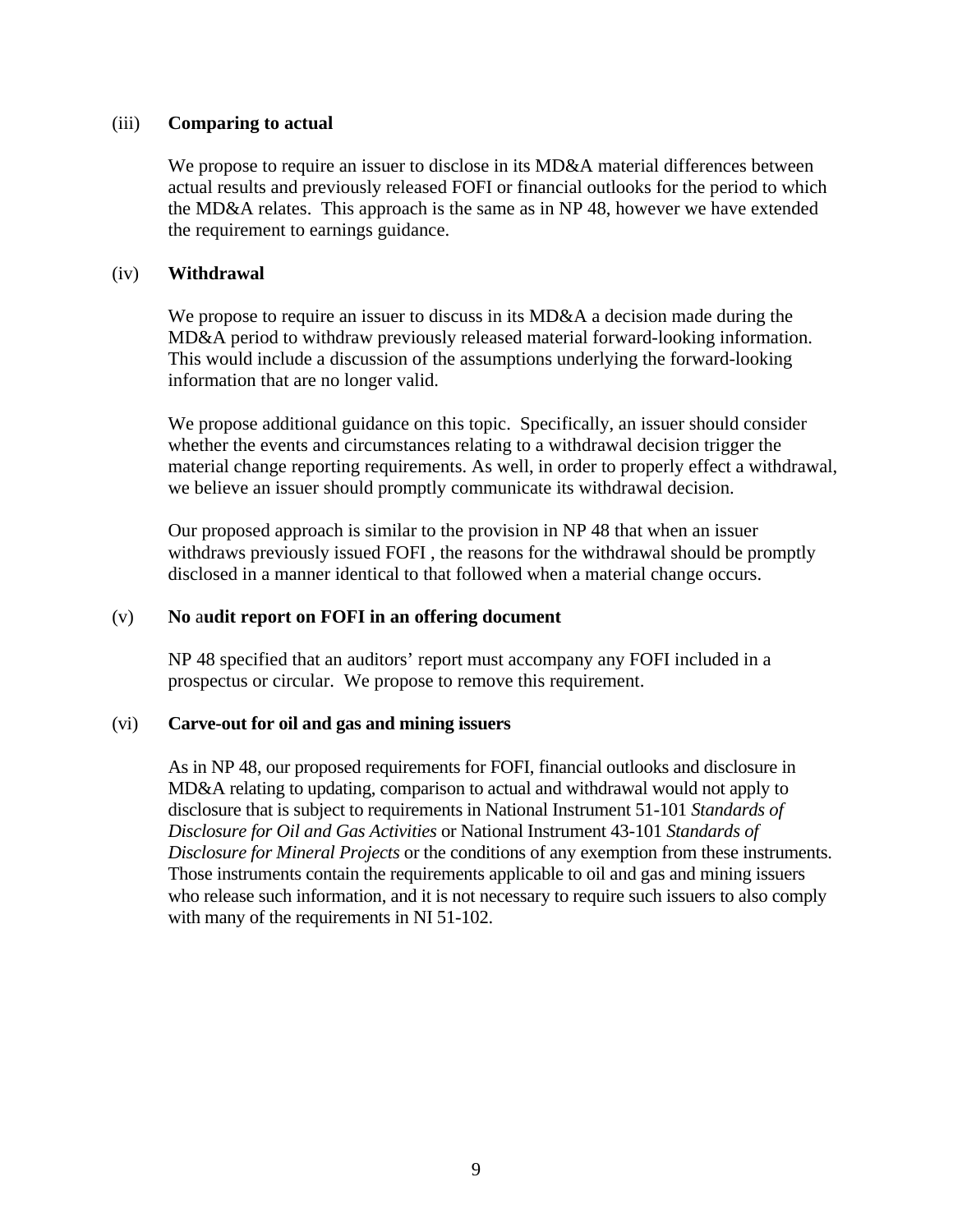## *Amendments to Form 51-102F1 Management's Discussion and Analysis*

We propose to amend the Form 51-102F1 to reflect the fact that the requirements for forwardlooking information will now be in NI 51-102 itself.

## *Amendments to CP 51-102*

The proposed amendments to CP 51-102 reflect the changes to NI 51-102 described above and provide guidance on how to interpret and apply the requirements for forward-looking information in NI 51-102.

## *Amendments to Other Instruments*

We propose to amend the following forms to require that forward-looking information included in an offering document (prospectus, rights offering circular and offering memorandum) comply with the preparation and disclosure requirements set out in NI 51-102:

- Form 44-101F1 *Short Form Prospectus*
- Form 45-101F *Information Required in a Rights Offering Circular*
- Form 45-106F2 *Offering Memorandum for Non-Qualifying Issuers* and Form 45- 106F3 – *Offering Memorandum for Qualifying Issuers*

We propose to repeal sections 5.5, 5.6 and 6.9 of NP 51-201 as the subject matter of these sections will now be included in NI 51-102.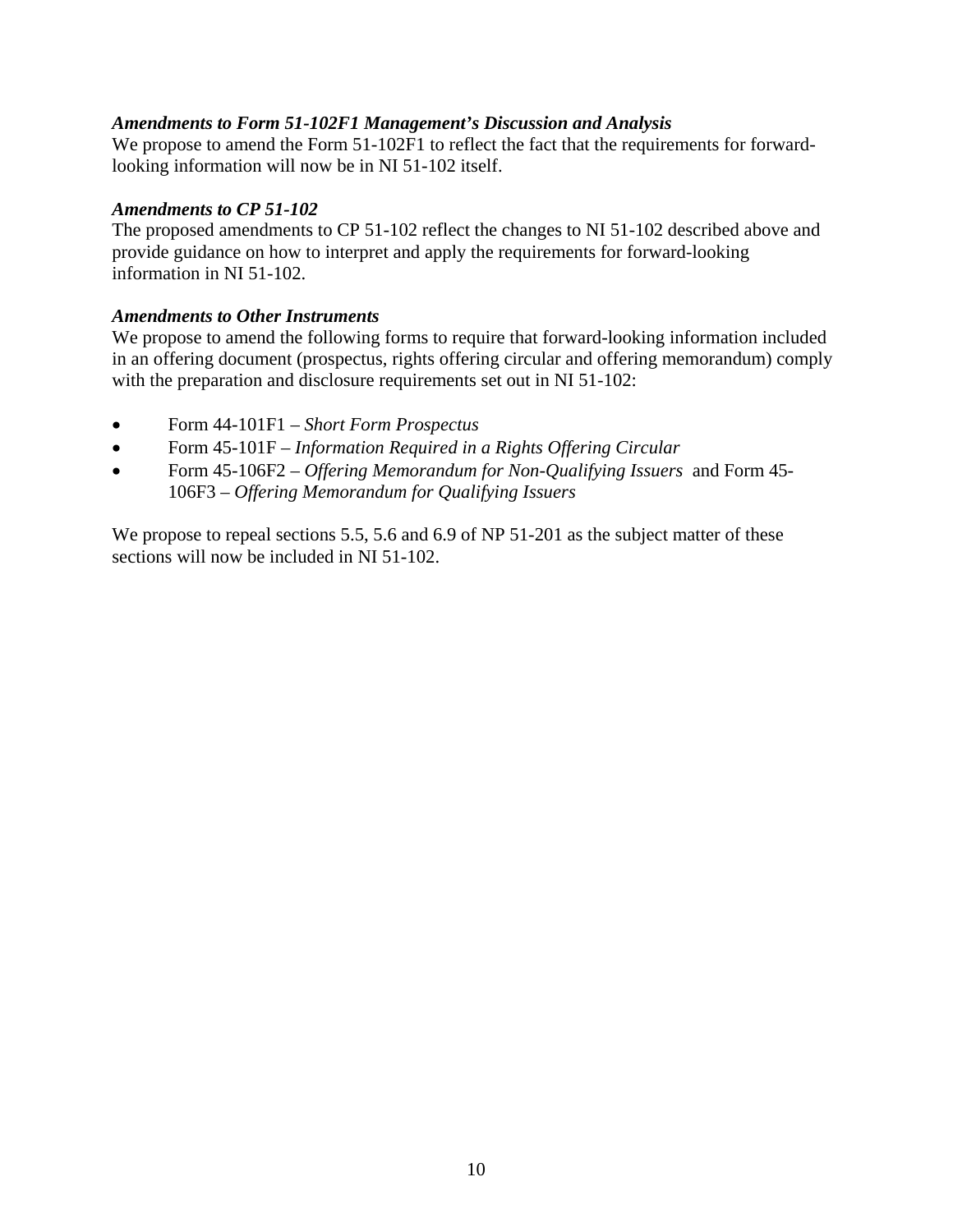# **Appendix B**

# **Revocation of National Policy 48** *Future Oriented Financial Information*

National Policy 48 *Future Oriented Financial Information* is revoked, effective •, 2007.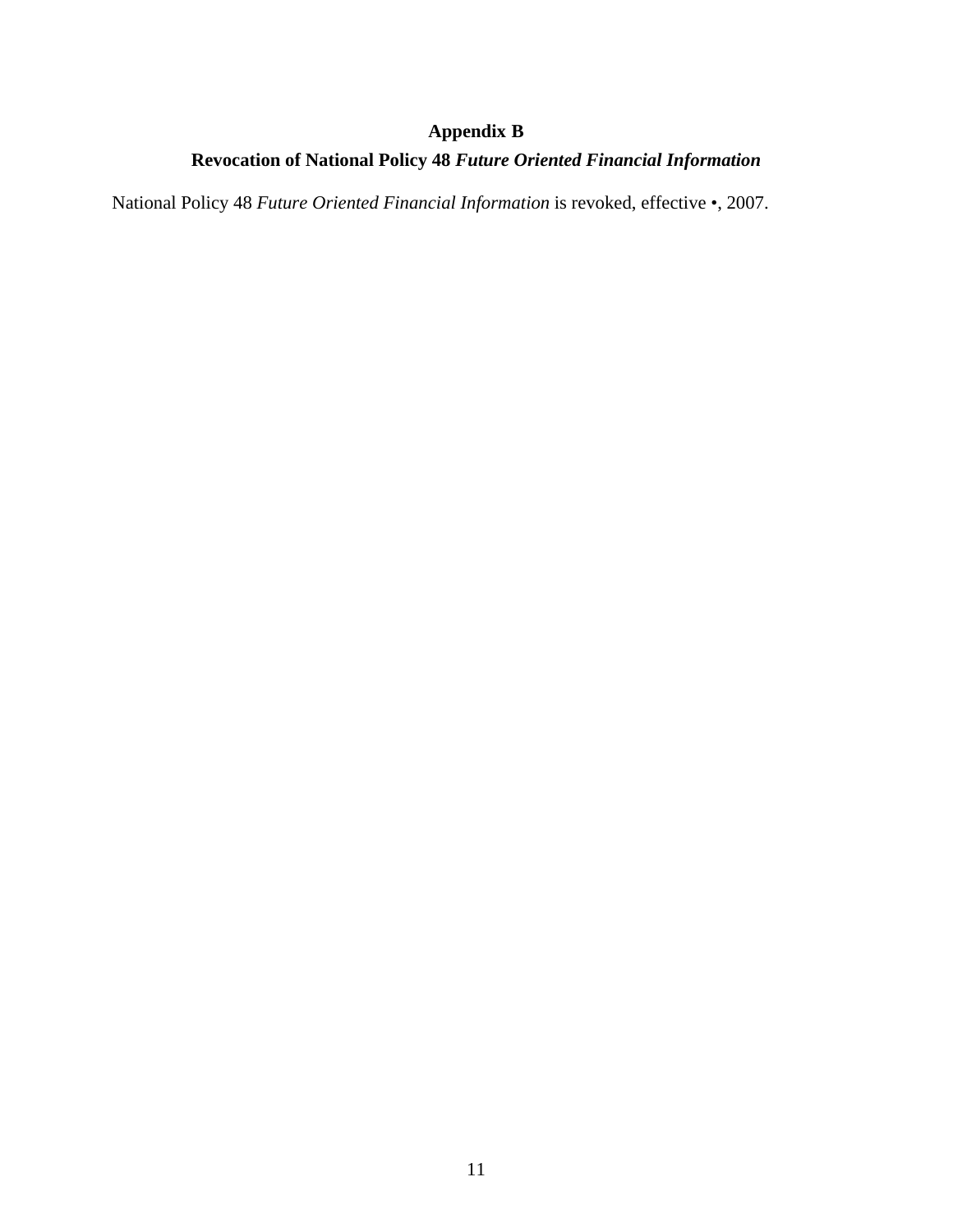# **Appendix C**

## **Amendments to National Instrument 51-102** *Continuous Disclosure Obligations*

- *1. National Instrument 51-102 Continuous Disclosure Obligations is amended by this Instrument.*
- *2. National Instrument 51-102 Continuous Disclosure Obligations is amended by adding the following after section 4.11,*

# **PART 4A – FORWARD-LOOKING INFORMATION**

## 4A.1 **Application**

This Part applies to forward-looking information that is released by a reporting issuer other than forward-looking information contained in oral statements.

## 4A.2 **Reasonable Basis**

A reporting issuer must have a reasonable basis for forward-looking information.

## 4A.3 **Disclosure**

Material forward-looking information must include disclosure that

- (a) identifies forward-looking information as such;
- (b) cautions users of forward-looking information that actual results will vary from the forward-looking information and identifies material risk factors that could cause actual results to differ materially from the forwardlooking information;
- (c) states the material factors or assumptions used to develop forward-looking information; and
- (d) identifies the reporting issuer's policy for updating forward-looking information if it includes procedures in addition to those described in subsection 5.8(2).

## **PART 4B – FOFI AND FINANCIAL OUTLOOKS**

## 4B.1 **Definitions** – In this Part,

"financial outlook" means forward-looking information about prospective results of operations, financial position and/or cash flows, based on assumptions about future economic conditions and courses of action, and not presented in the format of a historical balance sheet, income statement or cash flow statement; examples include expected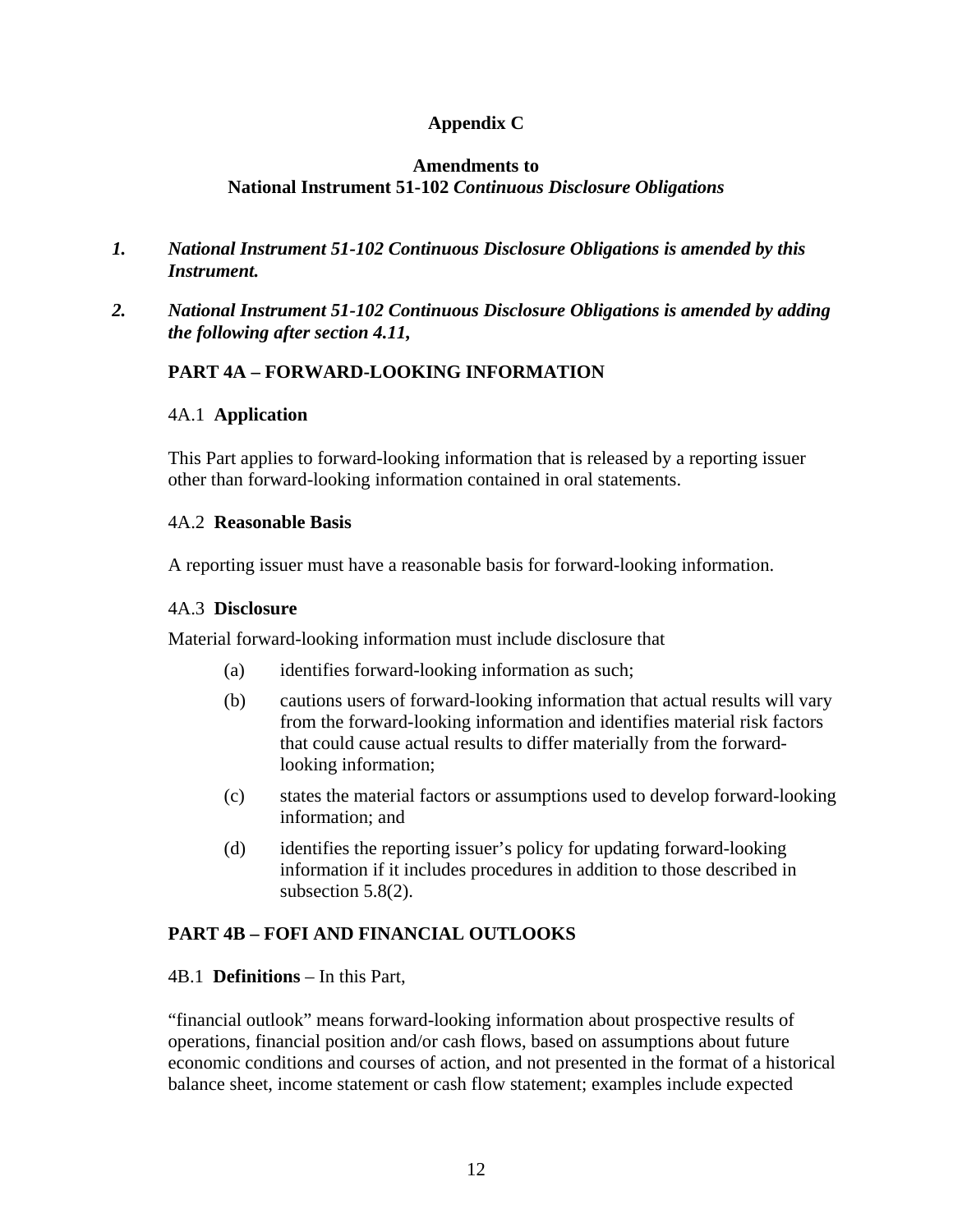revenues, net income, earnings per share and R&D spending; a financial outlook relating to earnings is commonly referred to as "earnings guidance";

"FOFI" means future-oriented financial information and is forward-looking information about prospective results of operations, financial position and/or cash flows, based on assumptions about future economic conditions and courses of action, and presented in the format of a historical balance sheet, income statement or cash flow statement.

# 4B.2 **Application**

- (1) Subject to subsection (2), this Part applies to FOFI or a financial outlook that is released by a reporting issuer other than forward-looking information contained in oral statements.
- (2) This Part does not apply to disclosure that is subject to
	- (a) requirements in National Instrument 51-101 *Standards of Disclosure for Oil and Gas Activities* or National Instrument 43-101 *Standards of Disclosure for Mineral Projects*, or
	- (b) the conditions of any exemption from the requirements referred to in paragraph (a) that a reporting issuer received from a regulator or securities regulatory authority.

## 4B.3 **Assumptions**

In addition to the requirement in section 4A.2, in preparing FOFI or a financial outlook, a reporting issuer must

- (a) use assumptions that individually, and as a whole, are reasonable and appropriate in the circumstances;
- (b) limit the period covered by the FOFI or the financial outlook to a period that is not longer than the point in time for which such information can be reasonably estimated, and
- (c) use the accounting policies the reporting issuer expects to use to prepare its historical financial statements for the period covered by the FOFI or the financial outlook.

## 4B.4 **Disclosure**

In addition to the disclosure required by section 4A.3, FOFI or a financial outlook must include disclosure that

- (a) identifies the date management approves the FOFI or financial outlook;
- (b) explains the purpose of the FOFI or financial outlook and cautions readers that the information may not be appropriate for other purposes.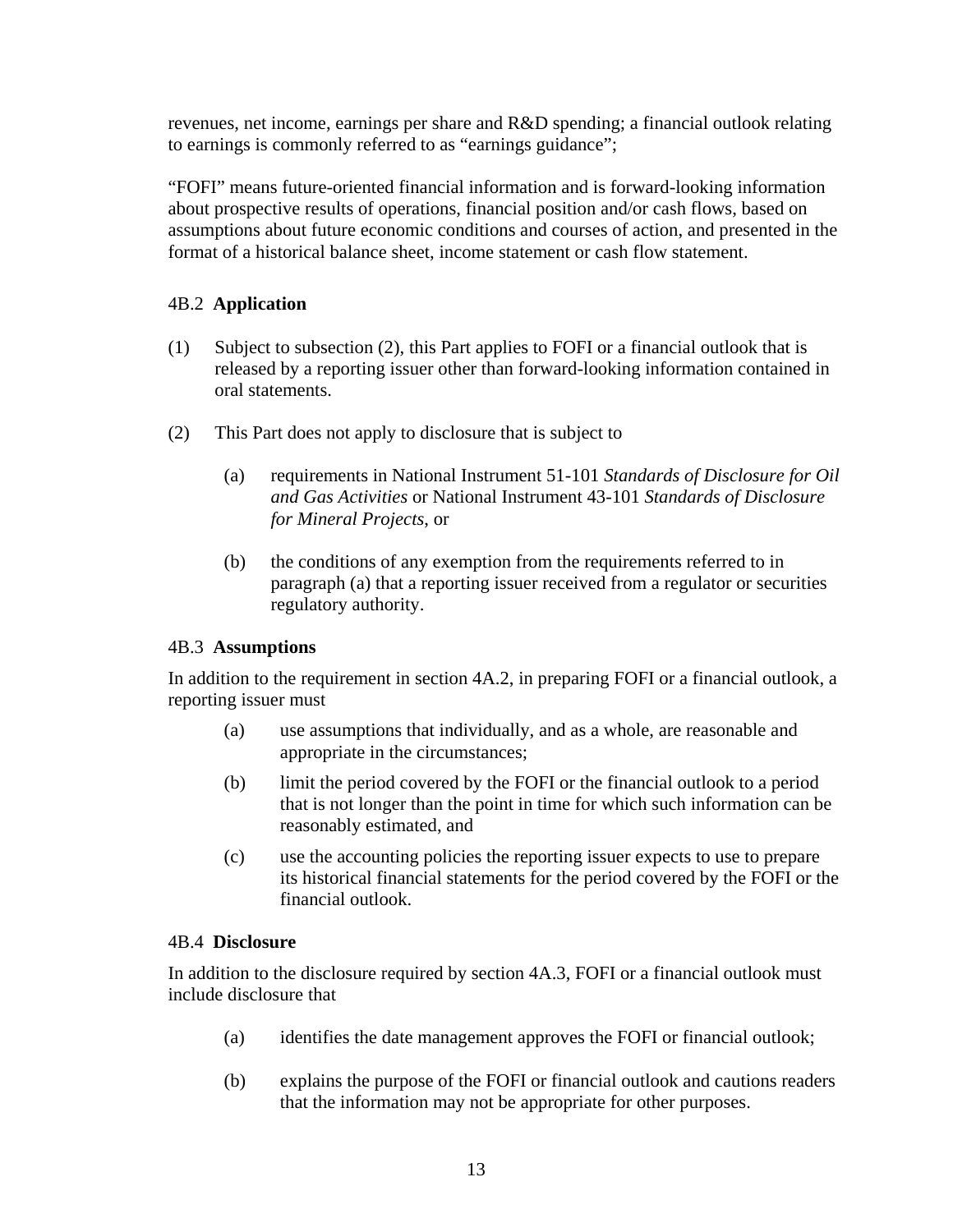## *3. Part 5 is amended by adding the following after section 5.7,*

## 5.8 **Disclosure Relating to Previously Released Forward-Looking Information**

## **Application**

- (1) This section applies to material forward-looking information that is released by a reporting issuer other than
	- (a) forward-looking information contained in oral statements, or
	- (b) disclosure that is subject to
		- (i) requirements in National Instrument 51-101 *Standards of Disclosure for Oil and Gas Activities* or National Instrument 43-101 *Standards of Disclosure for Mineral Projects*, or
		- (ii) the conditions of any exemption from the requirements referred to in subparagraph (i) that a reporting issuer received from a regulator or securities regulatory authority.

## **Update**

- (2) A reporting issuer must discuss in its MD&A or MD&A supplement if one is required under section 5.2,
	- (a) events and circumstances that occurred during the period to which the MD&A relates that are reasonably likely to cause actual results to differ materially from forward-looking information for a period that is not yet complete that the reporting issuer previously released to the public, and
	- (b) the expected differences referred to in paragraph (a).
- (3) A reporting issuer is not required to comply with subsection (2) if the reporting issuer includes the information required by paragraph (2)(a) and (b) in a news release issued and filed by the reporting issuer prior to the filing of the MD&A or MD&A supplement referred to in subsection (2).

## **Comparison to Actual**

- (4) A reporting issuer must disclose and discuss in its MD&A or MD&A supplement if one is required under section 5.2, material differences between
	- (a) actual results for the annual or interim period to which the MD&A relates, and
	- (b) any FOFI or financial outlook for the period referred to in paragraph (a) that the reporting issuer previously released.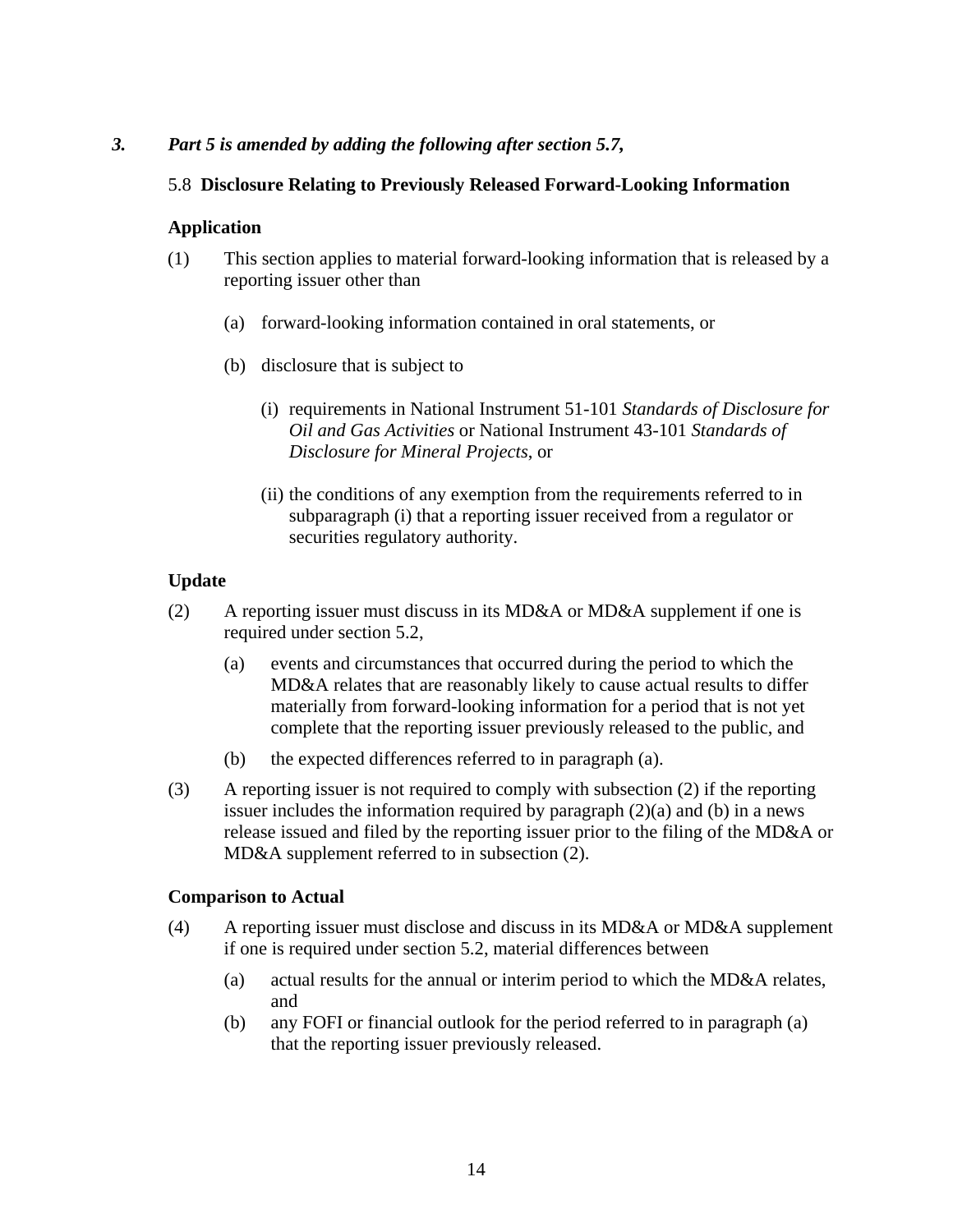## **Withdrawal**

- (5) If during the period to which its MD&A relates, a reporting issuer decides to withdraw previously released forward-looking information,
	- (a) the reporting issuer must, in its MD&A or MD&A supplement if one is required under section 5.2, disclose that decision and discuss the events and circumstances that led the reporting issuer to the decision to withdraw the forward-looking information including a discussion of the assumptions underlying the forward-looking information that are no longer valid, and
	- (b) the reporting issuer is not required to comply with subsection (4) if the reporting issuer complies with paragraph (a) in its MD&A or MD&A supplement filed before the end of the period covered by the forwardlooking information.
- (6) A reporting issuer is not required to comply with paragraph  $(5)(a)$  if the reporting issuer includes the information required by paragraph (5)(a) in a news release issued and filed by the reporting issuer prior to the filing of the MD&A or MD&A supplement.

## *4. These amendments come into force* •*, 2007.*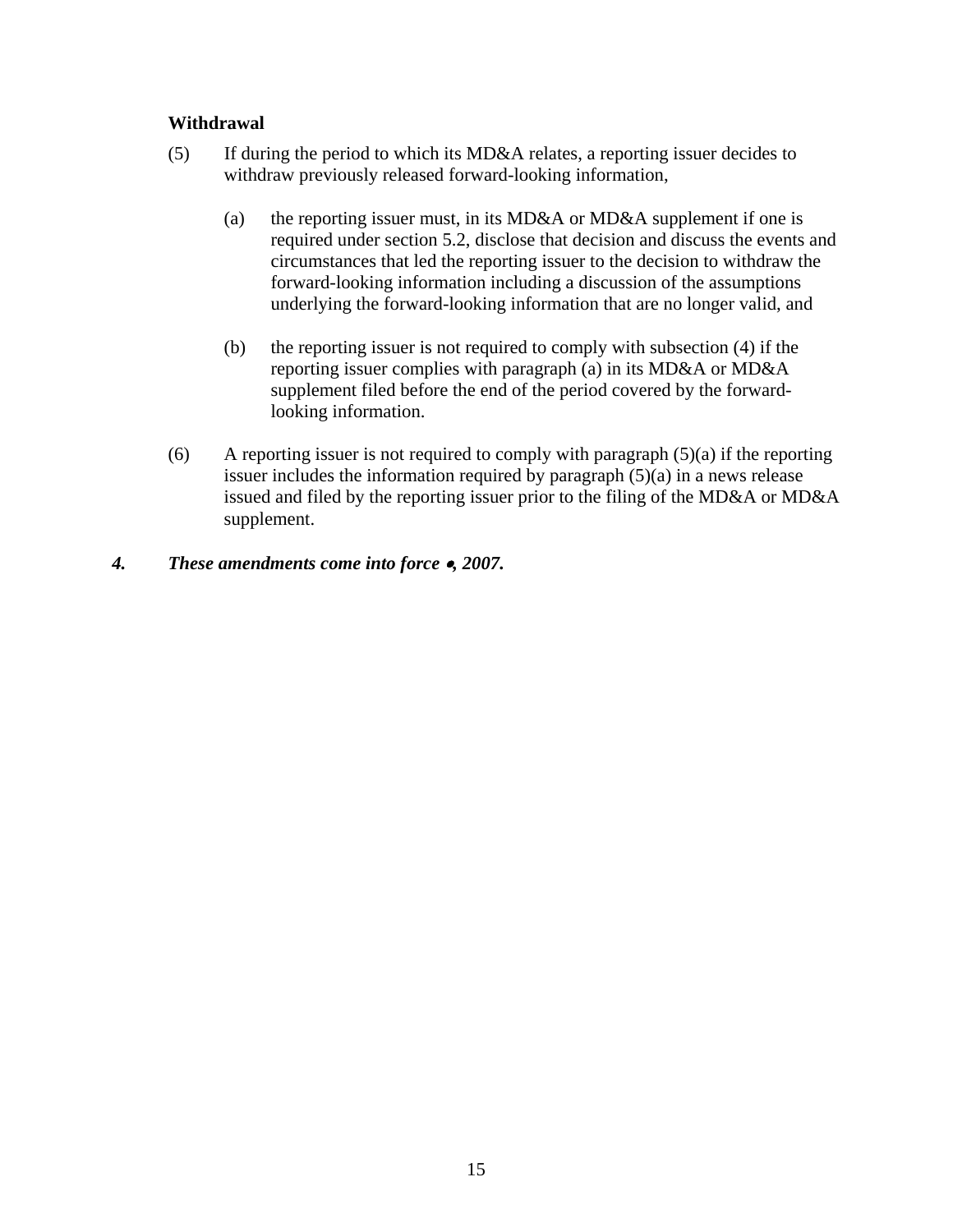# **Appendix D**

## **Amendments to Form 51-102F1** *Management's Discussion and Analysis*

- *1.* **Form 51-102F1** *Management's Discussion and Analysis is amended by this Instrument.*
- *2. Part 1 General Instructions and Interpretation is amended by,* 
	- *(a) repealing paragraph (g); and*
	- *(b) renaming paragraphs (h) to (o) as paragraphs (g) to (n).*
- *3. These amendments come into force* •*, 2007.*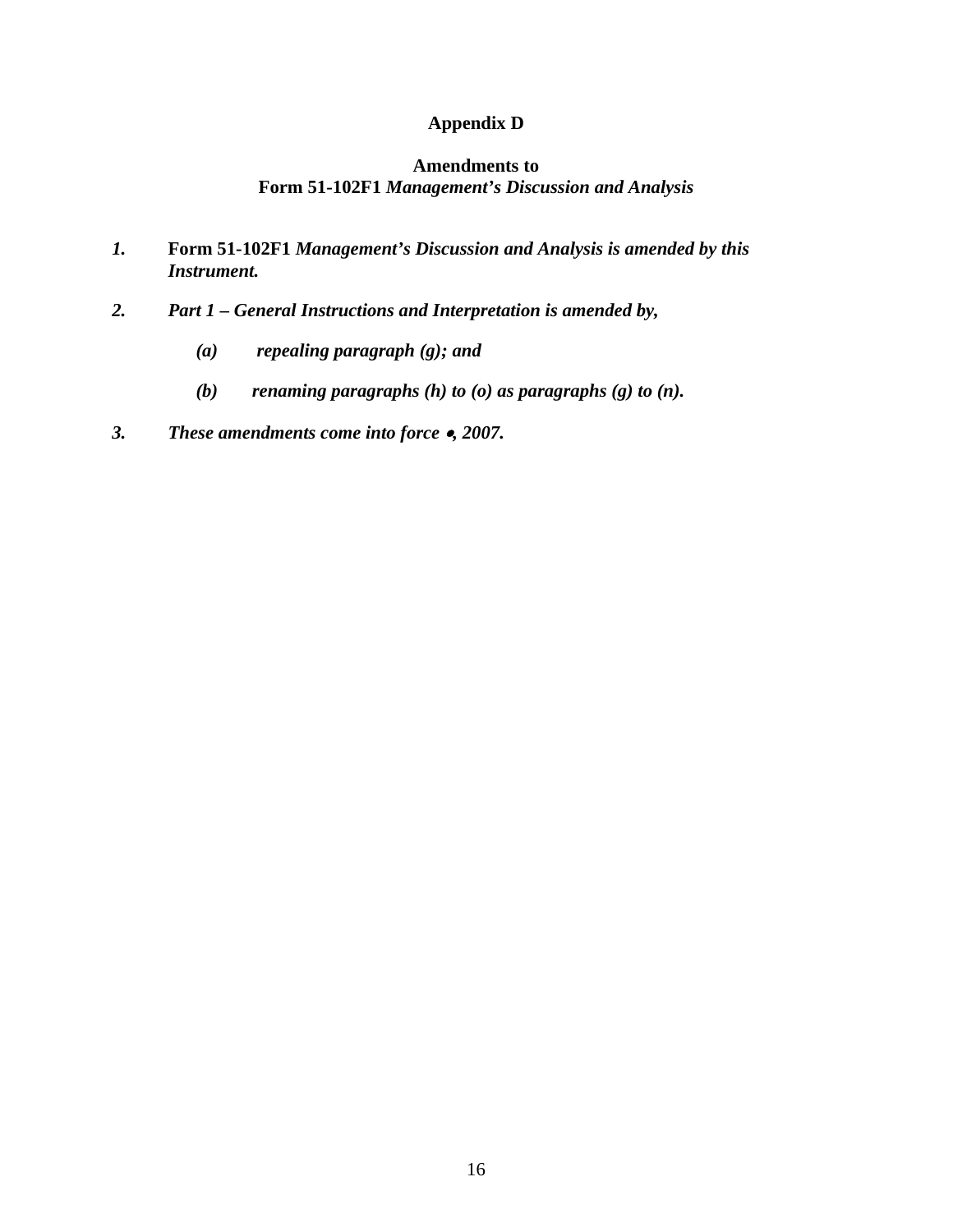# **Appendix E**

## **Amendments to Companion Policy 51-102CP** *Continuous Disclosure Obligations*

- *1.* **Companion Policy** *51-102CP Continuous Disclosure Obligations is amended by this Instrument.*
- *2.* **Companion Policy** *51-102CP Continuous Disclosure Obligations is amended by adding the following after section 4.2,*

# **PART 4A – FORWARD-LOOKING INFORMATION**

## 4A.1 **Application**

Section 4A.1 of the Instrument indicates that Part 4A applies to forward-looking information that is released by a reporting issuer other than forward-looking information contained in oral statements. Reporting issuers should consider broadly the various instances of forward-looking information made available to the public in considering the scope of forward-looking information that is "released". This includes, but is not limited to:

- Information that a reporting issuer files with securities regulators
- Information contained in news releases issued by a reporting issuer
- Information published on a reporting issuer's website
- Information published in marketing materials or other similar materials prepared by a reporting issuer or distributed to the public by a reporting issuer

## 4A.2 **Reasonable Basis**

Section 4A.2 of the Instrument requires a reporting issuer to have a reasonable basis for any forward-looking information it releases. When interpreting "reasonable basis", reporting issuers should consider:

- (a) the reasonableness of the assumptions underlying the forward-looking information; and
- (b) the process followed in preparing and reviewing forward-looking information.

## 4A.3 **Material Forward-Looking Information**

Section 4A.3 of the Instrument requires that any material forward-looking information include specified disclosure. Reporting issuers should exercise judgement when determining whether information is material. If a reasonable investor's decision whether or not to buy, sell or hold securities of the reporting issuer would be influenced or changed if the information was omitted or misstated, then the information is likely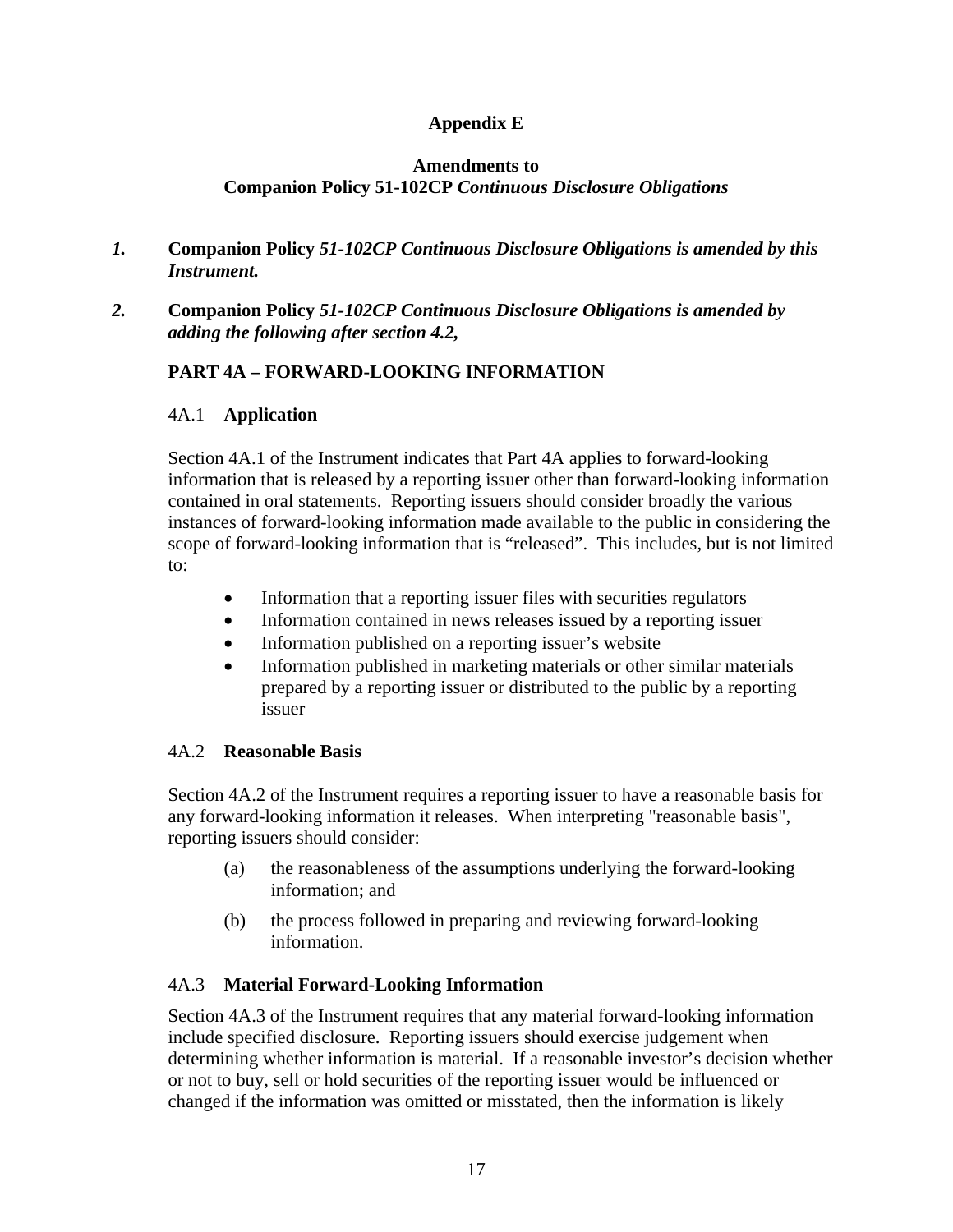material. This concept of materiality is consistent with the financial reporting notice of materiality contained in the Handbook.

# 4A.4 **Location of Disclosure**

Section 4A.3 of the Instrument requires that any material forward-looking information include specified disclosure. This disclosure should be presented in a manner that allows an investor who reads the document or other material containing the forward-looking information to be able to readily:

- (a) understand that the forward-looking information is being provided in the document or other material;
- (b) identify the forward-looking information; and
- (c) inform himself or herself of the material assumptions underlying the forward-looking information and the material risk factors associated with the forward-looking information.

# 4A.5 **Disclosure of Cautionary Language and Material Risk Factors**

- (1) Paragraph 4A.3(b) of the Instrument requires a reporting issuer accompany any forward-looking information with disclosure that cautions users that actual results will vary from the forward-looking information and identifies material risk factors that could cause material variation. The material risk factors identified in the cautionary language should be relevant to the forward-looking information and the disclosure should not be boilerplate in nature.
- (2) The cautionary statements required by paragraph 4A.3(b) of the Instrument should identify significant and reasonably foreseeable factors that could reasonably cause results to differ materially from those projected in the forwardlooking statement. Reporting issuers should not interpret this as requiring a reporting issuer to anticipate and discuss everything that could conceivably cause results to differ.

## 4A.6 **Disclosure of Material Factors or Assumptions**

Paragraph 4A.3(c) of the Instrument requires a reporting issuer to disclose the material factors or assumptions used to develop forward-looking information. This requires the factors or assumptions to be relevant to the forward-looking information. Disclosure of material factors or assumptions does not require an exhaustive statement of every factor or assumption applied – a materiality standard applies.

# 4A.7 **Date of Assumptions**

Management of a reporting issuer who releases forward-looking information should satisfy itself that the assumptions are appropriate as of the date management approves the forward-looking information even though the information may have been accumulated over a period of time.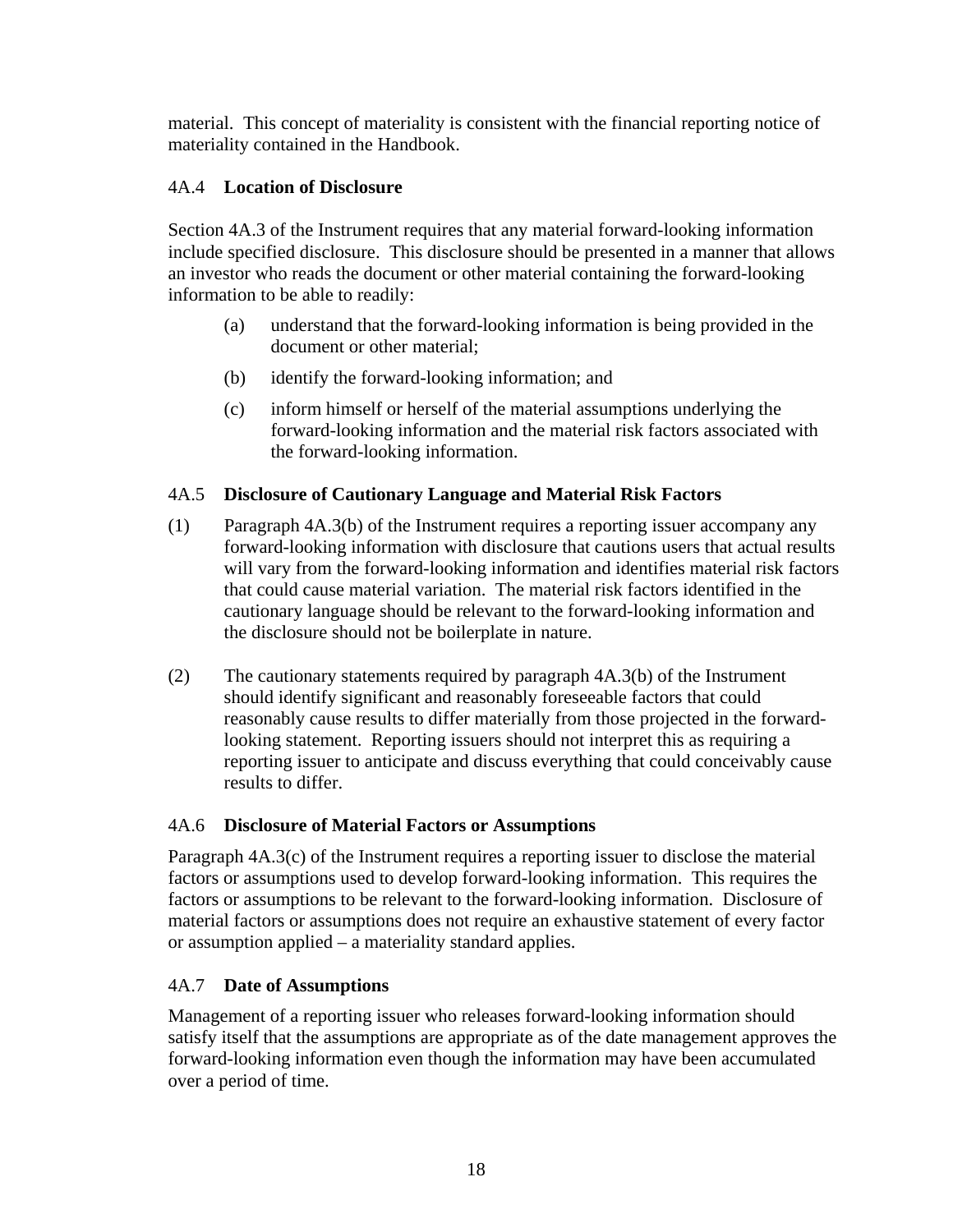## 4A.8 **Time Period**

Paragraph 4B.3(b) of the Instrument requires a reporting issuer to limit the period covered by FOFI or a financial outlook to a period that does not extend beyond the point in time for which information can be reasonably estimated. In most cases that point in time will not extend beyond the end of the reporting issuer's next fiscal year. Some of the factors a reporting issuer should consider include the reporting issuer's ability to make appropriate assumptions, the nature of the reporting issuer's industry, and the reporting issuer's operating cycle.

## 4A.9 **FOFI**

Section 4250 *Future-Oriented Financial Information* (Section 4250) of the CICA Handbook is relevant to reporting issuers who release FOFI. If a reporting issuer determines that it has a reasonable basis for FOFI prepared using a hypotheses, as that term is defined in CICA Handbook Section 4250, the hypotheses should be consistent with the courses of action that the reporting issuer intends to adopt.

## *3. Part 5 is amended by adding the following after section 5.4,*

## 5.5 **Forward-looking information**

(1) Subsection 5.8(2) of the Instrument requires a reporting issuer to discuss events and circumstances that occurred during the period to which its MD&A relates that are reasonably likely to cause actual results to differ materially from forwardlooking information for a period that is not yet complete that the reporting issuer previously released to the public. Subsection 5.8(2) also requires a reporting issuer to discuss the expected differences.

For example, assume a reporting issuer published FOFI for the current year assuming no change in the prime interest rate, but by the end of the second quarter the prime interest rate went up by 2%. In its MD&A for the second quarter, the reporting issuer should discuss the interest rate increase and its expected effect on results compared to those indicated in the FOFI.

A reporting issuer should consider whether the events and circumstances that trigger MD&A disclosure under subsection 5.8(2) of the Instrument might also trigger material change reporting requirements under Part 7 of the Instrument.

(2) Subsection 5.8(4) of the Instrument requires a reporting issuer to disclose and discuss material differences between actual results for the annual or interim period to which its MD&A relates and any FOFI or financial outlook for that period that the reporting issuer previously released to the public. A reporting issuer should disclose and discuss material differences for material individual items included in the FOFI or financial outlook including assumptions.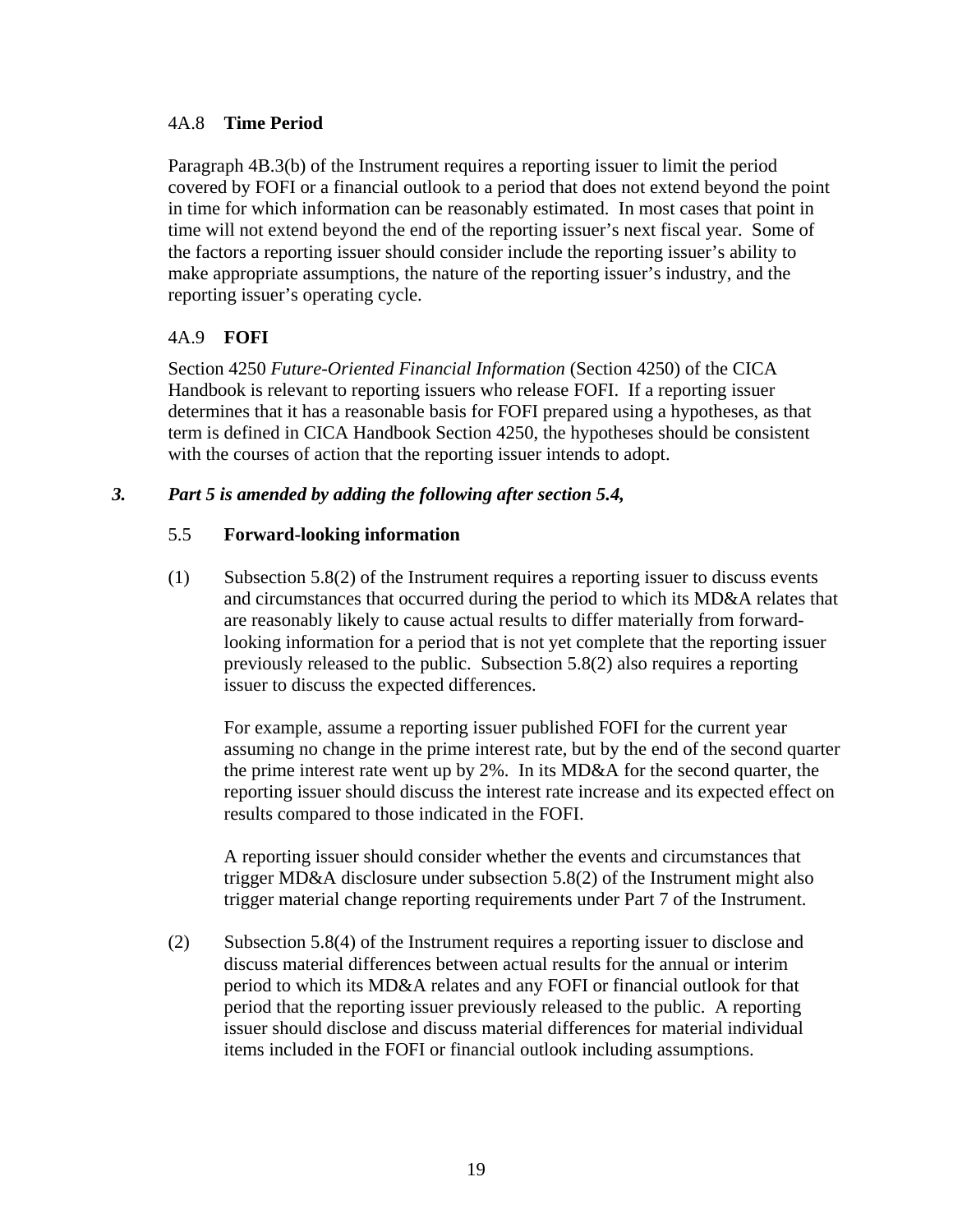For example, if the actual dollar amount of revenue approximates forecasted revenue but the sales mix or sales volume differs materially from what the reporting issuer expected, the reporting issuer should explain the differences.

(3) Subsection 5.8(5) of the Instrument addresses a reporting issuer's decision to withdraw previously released forward-looking information. The subsection requires the reporting issuer to disclose that decision and discuss the events and circumstances that led the reporting issuer to the decision to withdraw the forward-looking information, including a discussion of the assumptions included in the forward-looking information that are no longer valid. A reporting issuer should consider whether the events and circumstances that trigger MD&A disclosure under subsection 5.8(5) of the Instrument might also trigger material change reporting requirements under Part 7 of the Instrument. In all cases, to properly effect a withdrawal, a reporting issuer should promptly communicate to the market its decision to withdraw forward-looking information.

## **4.** *These amendments come into force* •*, 2007.*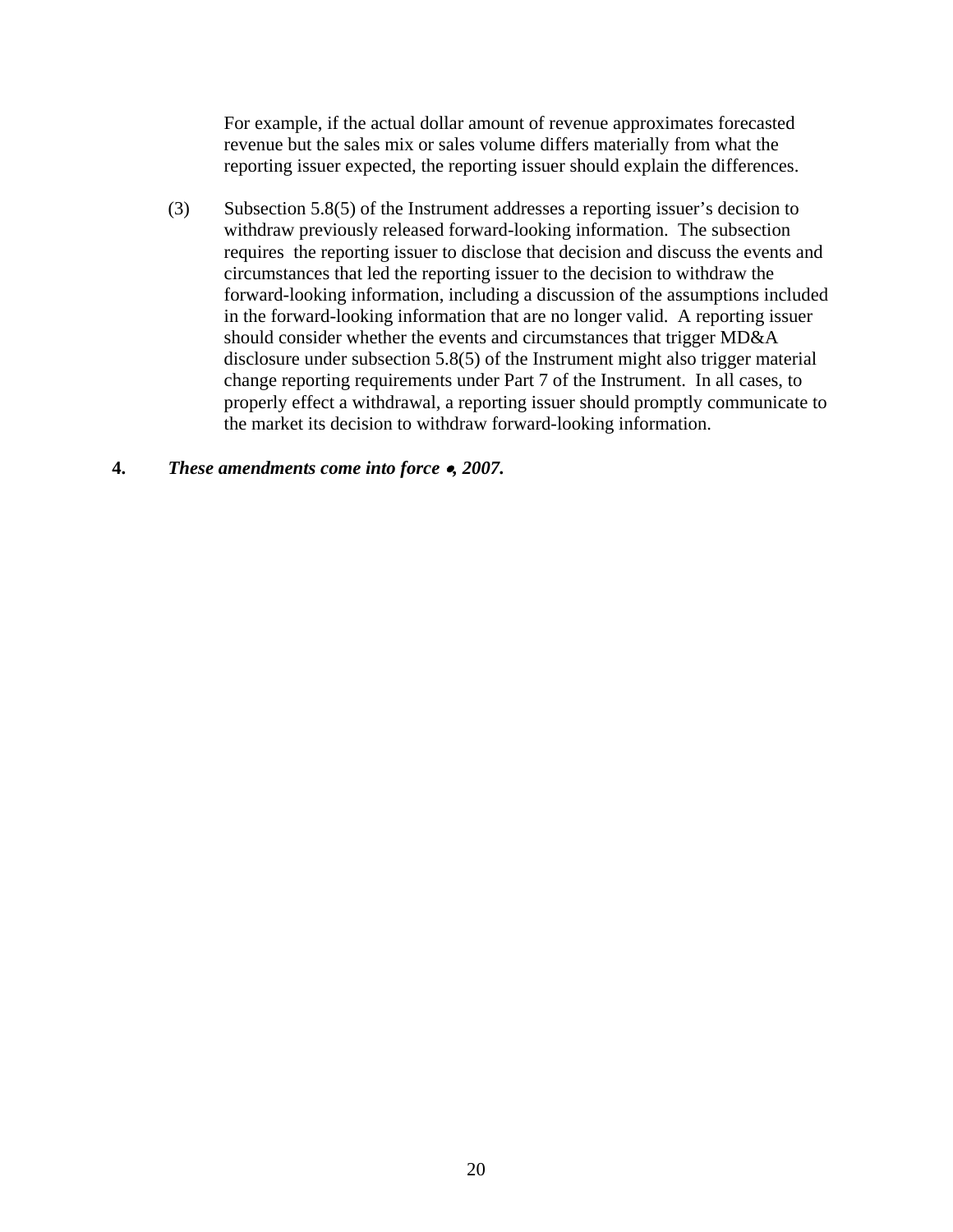## **Appendix F**

#### **Amendments to Companion Policy 44-101CP to National Instrument 44-101** *Short Form Prospectus Distributions*

## *1. This Instrument amends Companion Policy 44-101CP to National Instrument 44-101 Short Form Prospectus Distributions.*

## *2. Companion Policy 44-101CP to National Instrument 44-101 Short Form Prospectus Distributions is amended by adding the following after section 4.13:*

4.14 Dissemination of Forward-Looking Information - During the course of a distribution of securities, the dissemination of any material forward-looking information that is not contained in the prospectus could indicate a failure to provide in the prospectus full, true and plain disclosure of all material facts relating to the securities offered by the prospectus and result in the prospectus constituting a misrepresentation. Where an extract of FOFI (as defined in National Instrument 51-102 *Continuous Disclosure Obligations*) is disseminated, the extract or summary must be reasonable and balanced and shall have a cautionary note in bold face stating that the information presented is not complete and that complete FOFI is included in the prospectus.

## *3. These amendments come into force on •, 2007.*

## **Amendments to Form 44-101F1** *Short Form Prospectus* **of National Instrument 44-101** *Short Form Prospectus Distributions*

## *1. This Instrument amends Form 44-101F1 Short Form Prospectus*.

## *2. Form 44-101F1 Short Form Prospectus is amended by adding the following after paragraph (12) under the heading "Instructions":*

(13) Forward-looking information included in a prospectus must comply with section 4A.2 of NI 51-102 and must include the disclosure described in section 4A.3 of NI 51-102. In addition to the foregoing, FOFI or a financial outlook (each, as defined in NI 51-102) included in a prospectus must comply with Part 4B of NI 51-102.

## *3. This amendment comes into force on •, 2007.*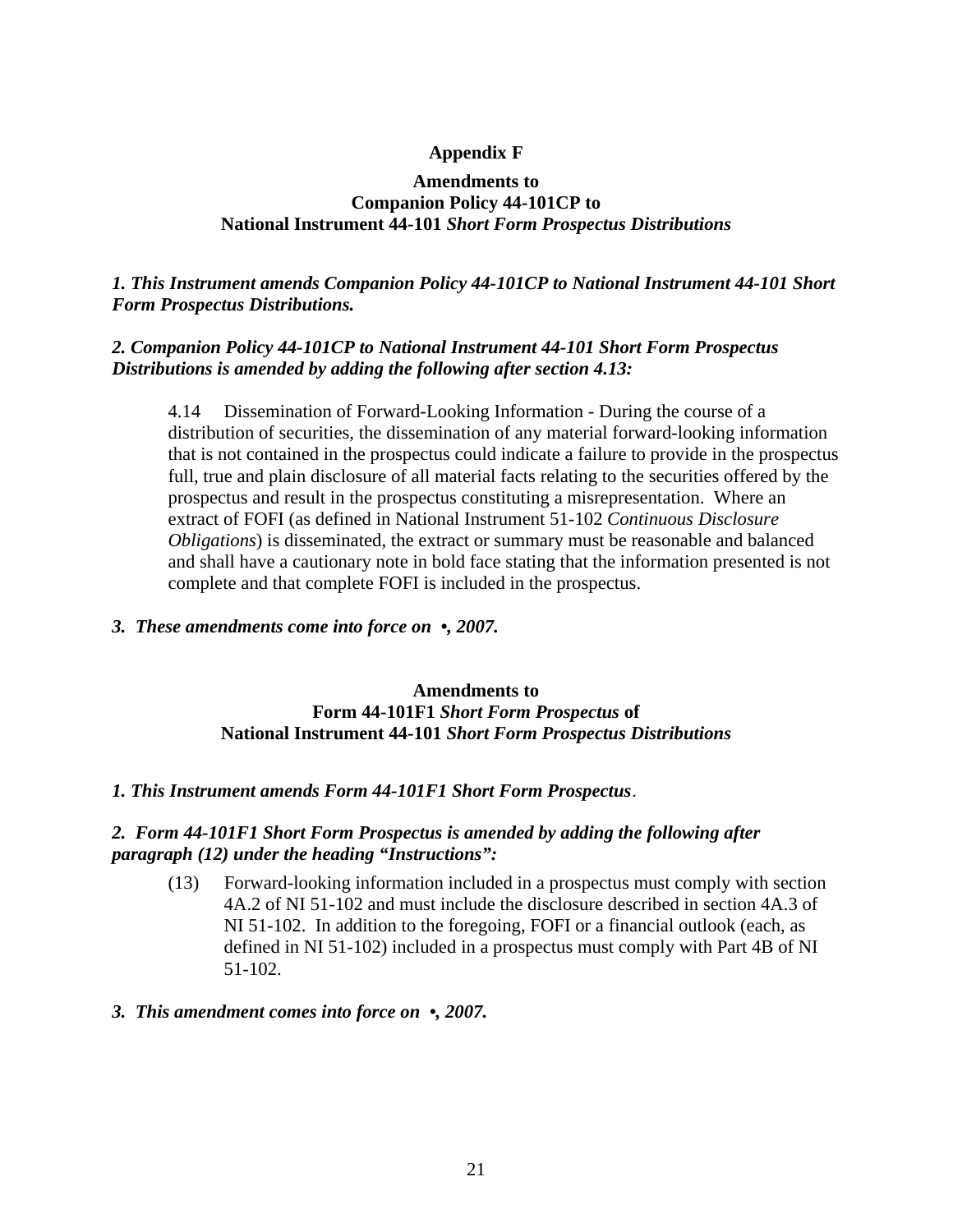#### **Amendments to**

## **Form 45-101F** *Information Required in a Rights Offering Circular* **of National Instrument 45-101** *Rights Offerings*

*1. This Instrument amends Form 45-101F Information Required in a Rights Offering Circular.* 

*2. Form 45-101F Information Required in a Rights Offering Circular is amended by adding the following after item 16.1:* 

## **Item 17 – Forward-Looking Information**

## *17.1* **–** *Forward-Looking Information*

Forward-looking information included in a rights offering circular must comply with section 4A.2 of NI 51-102 and must include the disclosure described in section 4A.3 of NI 51-102. In addition to the foregoing, FOFI or a financial outlook (each, as defined in NI 51-102) included in a rights offering circular must comply with Part 4B of NI 51-102.

#### *3. This amendment comes into force on •, 2007.*

**Amendments to** 

**Form 45-106F2** *Offering Memorandum for Non-Qualifying Issuers* **of National Instrument 45-106** *Prospectus and Registration Exemptions*

*1. This Instrument amends Form 45-106F2 Offering Memorandum for Non-Qualifying Issuers.* 

- *2. Form 45-106F2 Offering Memorandum for Non-Qualifying Issuers is amended by,* 
	- *(a) adding the following after item A.10 under the heading "Instructions for Completing Form 45-106F2 Offering Memorandum for Non-Qualifying Issuers":* 
		- 11. During the course of a distribution of securities, any material forward-looking information disseminated must only be that which is set out in the offering memorandum. Where an extract of FOFI (as defined in National Instrument 51-102 *Continuous Disclosure Obligations*) is disseminated, the extract or summary must be reasonable and balanced and shall have a cautionary note in bold face stating that the information presented is not complete and that complete FOFI is included in the offering memorandum.*, and*
	- (b) *striking "*Refer to National Policy 48 *Future Oriented Financial Information* if future oriented financial information is included in the offering memorandum." *in*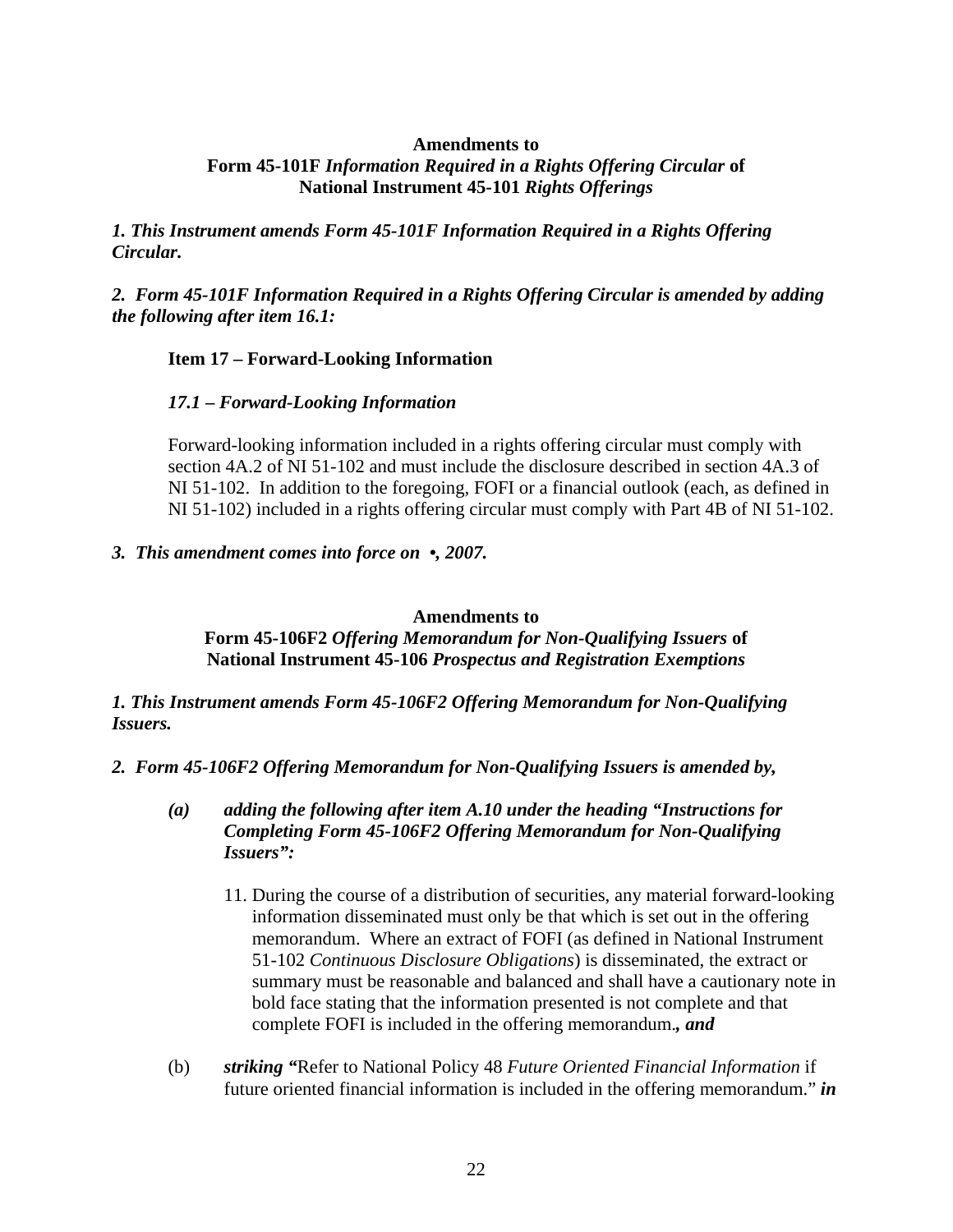*item B.12 under the heading "Instructions for Completing Form 45-106F2 Offering Memorandum for Non-Qualifying Issuers" and substituting "*Forward-looking information included in an offering memorandum must comply with section 4A.2 of NI 51-102 and must include the disclosure described in section 4A.3 of NI 51-102. In addition to the foregoing, FOFI or a financial outlook (each, as defined in NI 51-102) included in an offering memorandum must comply with Part 4B of NI 51-102.*"*

*3. These amendments come into force on •, 2007.* 

## **Amendments to Form 45-106F3** *Offering Memorandum for Qualifying Issuers* **of National Instrument 45-106** *Prospectus and Registration Exemptions*

*1. This Instrument amends Form 45-106F3 Offering Memorandum for Qualifying Issuers.* 

*2. Form 45-106F3 Offering Memorandum for Qualifying Issuers is amended by,* 

# *(a) adding the following after item A.11 under the heading "Instructions for Completing Form 45-106F3 Offering Memorandum for Qualifying Issuers"*

- 12. During the course of a distribution of securities, any material forward-looking information disseminated must only be that which is set out in the offering memorandum. Where an extract of FOFI (as defined in National Instrument 51-102 *Continuous Disclosure Obligations*) is disseminated, the extract or summary must be reasonable and balanced and shall have a cautionary note in bold face stating that the information presented is not complete and that complete FOFI is included in the offering memorandum.*, and*
- *(b) striking "*Refer to National Policy 48 *Future Oriented Financial Information* if future oriented financial information is included in the offering memorandum.*" in item B.2 under the heading "Instructions for Completing Form 45-106F3 Offering Memorandum for Qualifying Issuers" and substituting "*Forwardlooking information included in an offering memorandum must comply with section 4A.2 of NI 51-102 and must include the disclosure described in section 4A.3 of NI 51-102. In addition to the foregoing, FOFI or a financial outlook (each, as defined in NI 51-102) included in an offering memorandum must comply with Part 4B of NI 51-102.*"*

## *3. These amendments come into force on •, 2007.*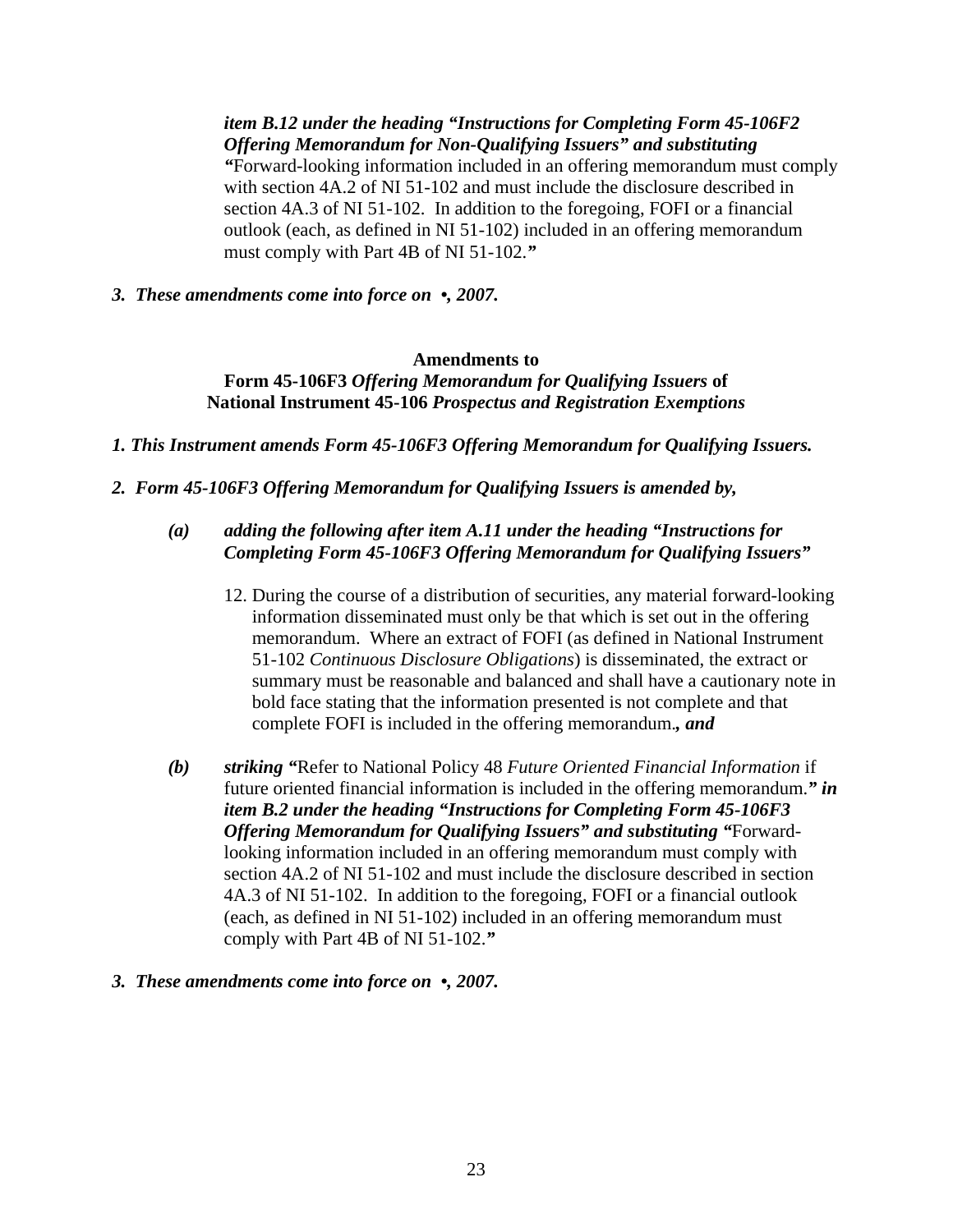# **Appendix G**

## **Amendments to National Policy 51-201** *Disclosure Standards*

- *1. This Instrument amends National Policy 51-201 Disclosure Standards.*
- *2. National Policy 51-201 Disclosure Standards is amended by,* 
	- *(a) repealing sections 5.5 and 5.6;*
	- *(b) renumbering section 5.7 as section 5.5;*
	- *(c) repealing section 6.9; and*
	- *(d) renumbering sections 6.10 to 6.14 as sections 6.9 to 6.13.*
- *3. These amendments come into force on •, 2007.*